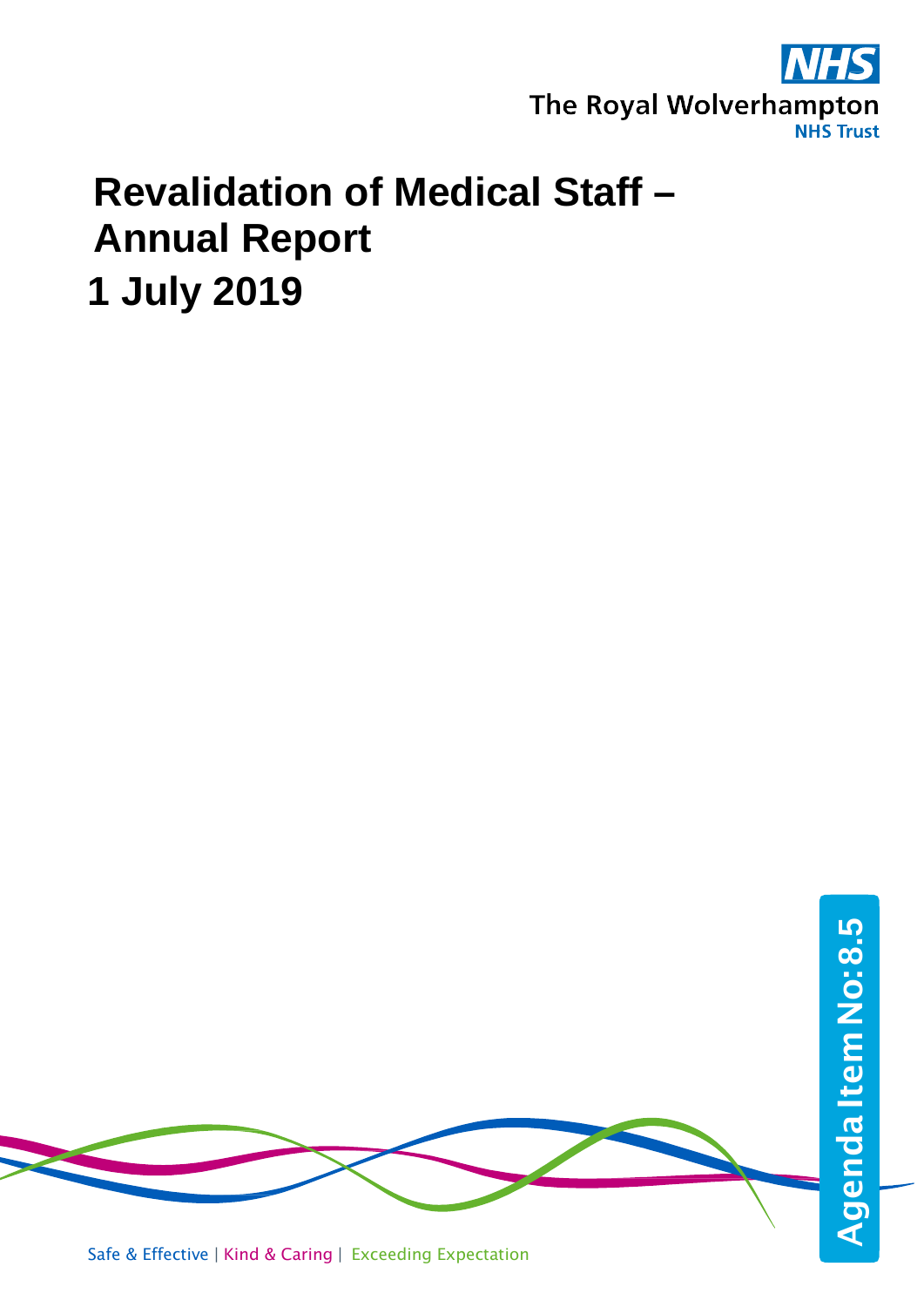| <b>Trust Board Report</b>                                      |                                                                                                                                                                                                                                                                                                                                                |  |  |
|----------------------------------------------------------------|------------------------------------------------------------------------------------------------------------------------------------------------------------------------------------------------------------------------------------------------------------------------------------------------------------------------------------------------|--|--|
| <b>Meeting Date:</b>                                           | $1st$ July 2019                                                                                                                                                                                                                                                                                                                                |  |  |
| Title:                                                         | Revalidation of Medical Staff - Annual Report                                                                                                                                                                                                                                                                                                  |  |  |
| <b>Report of:</b>                                              | This report describes the progress of the Trust towards the management of<br>medical appraisal & revalidation during 2018/19.                                                                                                                                                                                                                  |  |  |
| <b>Action</b><br><b>Requested:</b>                             | Receive and note                                                                                                                                                                                                                                                                                                                               |  |  |
| For the attention<br>of the Board                              |                                                                                                                                                                                                                                                                                                                                                |  |  |
| <b>Assure</b>                                                  | The Trusts Medical Appraisal compliance as at the end of the appraisal<br>$\bullet$<br>year (March 2019) was 99.5%<br>During 2018/19 98 positive revalidation recommendations were made to<br>the GMC<br>During 2018/19 1 deferral (a request for more time) was made to the<br><b>GMC</b>                                                     |  |  |
| <b>Advise</b>                                                  |                                                                                                                                                                                                                                                                                                                                                |  |  |
| <b>Alert</b>                                                   |                                                                                                                                                                                                                                                                                                                                                |  |  |
| <b>Author + Contact</b><br><b>Details:</b>                     | Zoe Marsh, Deputy Head of Education<br>Tel 01902 307999 ext. 6175<br>Email zoe.marsh@nhs.net                                                                                                                                                                                                                                                   |  |  |
| <b>Links to Trust</b><br><b>Strategic</b><br><b>Objectives</b> | 1. Create a culture of compassion, safety and quality                                                                                                                                                                                                                                                                                          |  |  |
| <b>Resource</b><br>Implications:                               | None                                                                                                                                                                                                                                                                                                                                           |  |  |
| <b>CQC Domains</b>                                             | Safe: patients, staff and the public are protected from abuse and avoidable harm.<br>Effective: care, treatment and support achieves good outcomes, helping people maintain<br>quality of life and is based on the best available evidence.<br><b>Caring:</b> staff involve and treat everyone with compassion, kindness, dignity and respect. |  |  |
| <b>Equality and</b><br><b>Diversity Impact</b>                 | EIA assessment completed                                                                                                                                                                                                                                                                                                                       |  |  |
| <b>Risks: BAF/TRR</b>                                          |                                                                                                                                                                                                                                                                                                                                                |  |  |
| <b>Risk: Appetite</b>                                          |                                                                                                                                                                                                                                                                                                                                                |  |  |
| <b>Public or Private:</b>                                      | <b>Public</b>                                                                                                                                                                                                                                                                                                                                  |  |  |
| <b>Other formal</b>                                            | <b>General Medical Council</b>                                                                                                                                                                                                                                                                                                                 |  |  |
| bodies involved:                                               | <b>NHS England</b>                                                                                                                                                                                                                                                                                                                             |  |  |
| <b>References</b>                                              | GMC - Good medical practise<br>The Medical Profession (Responsible Officers) Regulations, 2010 as<br>amended in 2013'                                                                                                                                                                                                                          |  |  |

'The General Medical Council (Licence to Practise and Revalidation)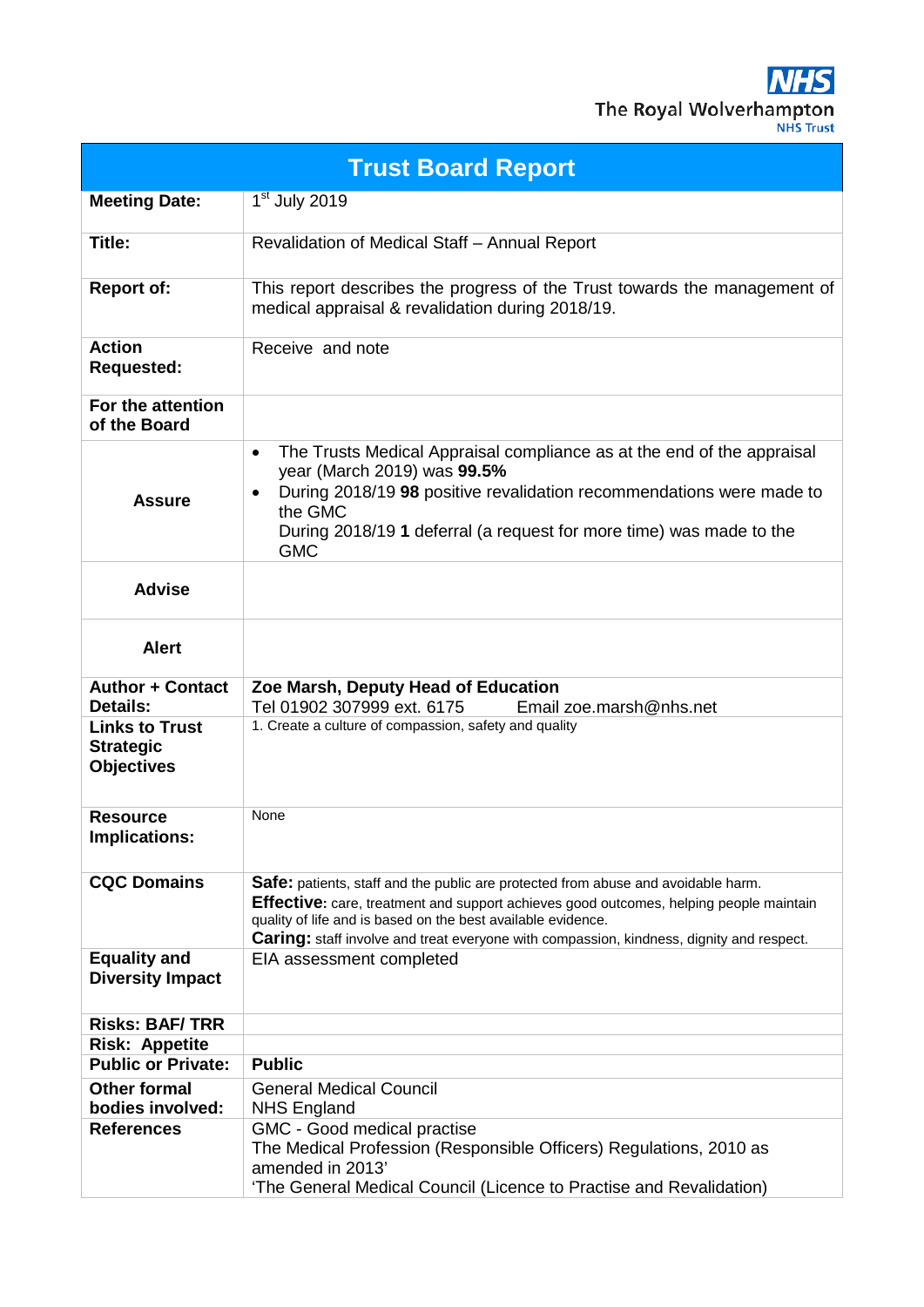|                                    | Regulations Order of Council 2012'                                                                                                                                                                                                                                                                                                                          |
|------------------------------------|-------------------------------------------------------------------------------------------------------------------------------------------------------------------------------------------------------------------------------------------------------------------------------------------------------------------------------------------------------------|
| <b>NHS</b><br><b>Constitution:</b> | In determining this matter, the Board should have regard to the Core<br>principles contained in the Constitution of:<br>Equality of treatment and access to services<br>High standards of excellence and professionalism<br>Service user preferences<br>Cross community working<br><b>Best Value</b><br>Accountability through local influence and scrutiny |

| <b>Report Details</b>                                                                                                                                |
|------------------------------------------------------------------------------------------------------------------------------------------------------|
| 1. Purpose of the Paper                                                                                                                              |
| The purpose of this paper is to provide assurance to the board of the organisations<br>progress in implementing the Responsible Officer Regulations. |
| A copy of this report and its appendices will be sent to the higher level Responsible Officer                                                        |

**Reponsible Officer and its appendice** at NHS England as part of the Framework of Quality Assurance requirements. **Background** 

### **2. Background**

Medical Revalidation was launched in 2012 to strengthen the way that doctors are regulated, with the aim of improving the quality of care provided to patients, improving patient safety and increasing public trust and confidence in the medical system.

Provider organisations have a statutory duty to support their Responsible Officers in discharging their duties under the Responsible Officer Regulations<sup>[1](#page-2-0)</sup> and it is expected that executive teams will oversee compliance by:

- monitoring the frequency and quality of medical appraisals in their organisations;
- checking there are effective systems in place for monitoring the conduct and performance of their doctors;
- confirming that feedback from patients is sought periodically so that their views can inform the appraisal and revalidation process for their doctors; and
- Ensuring that appropriate pre-employment background checks (including preengagement for Locums) are carried out to ensure that medical practitioners have qualifications and experience appropriate to the work performed.

### **3. Governance Arrangements**

The Trust's organisational structure for medical appraisal and revalidation is shown in Figure 1.

<span id="page-2-0"></span> $1$  The Medical Profession (Responsible Officers) Regulations, 2010 as amended in 2013' and 'The General Medical Council (Licence to Practise and Revalidation) Regulations Order of Council 2012'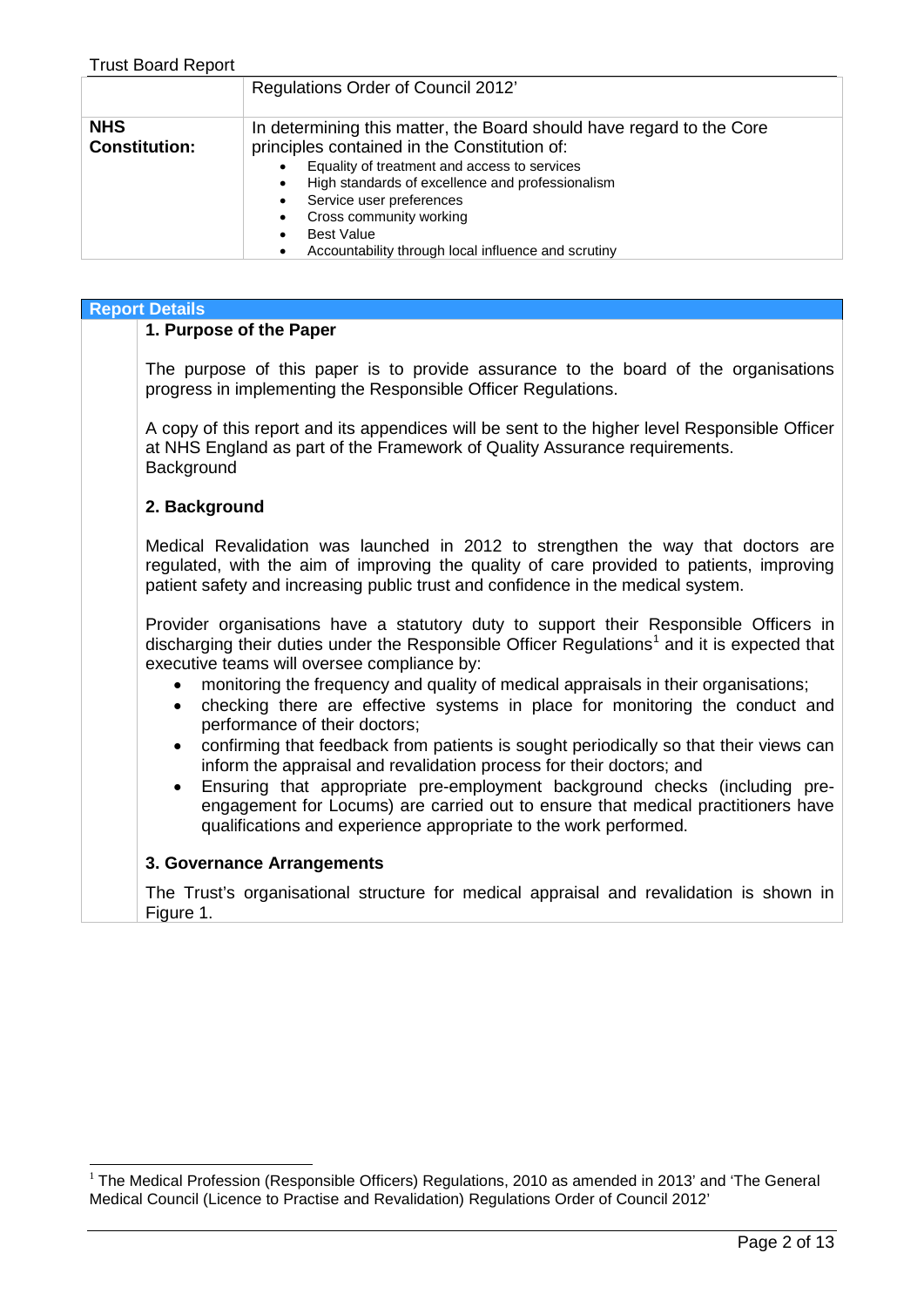

The Trust's governance reporting structure for medical appraisal and revalidation is shown in Figure 2.

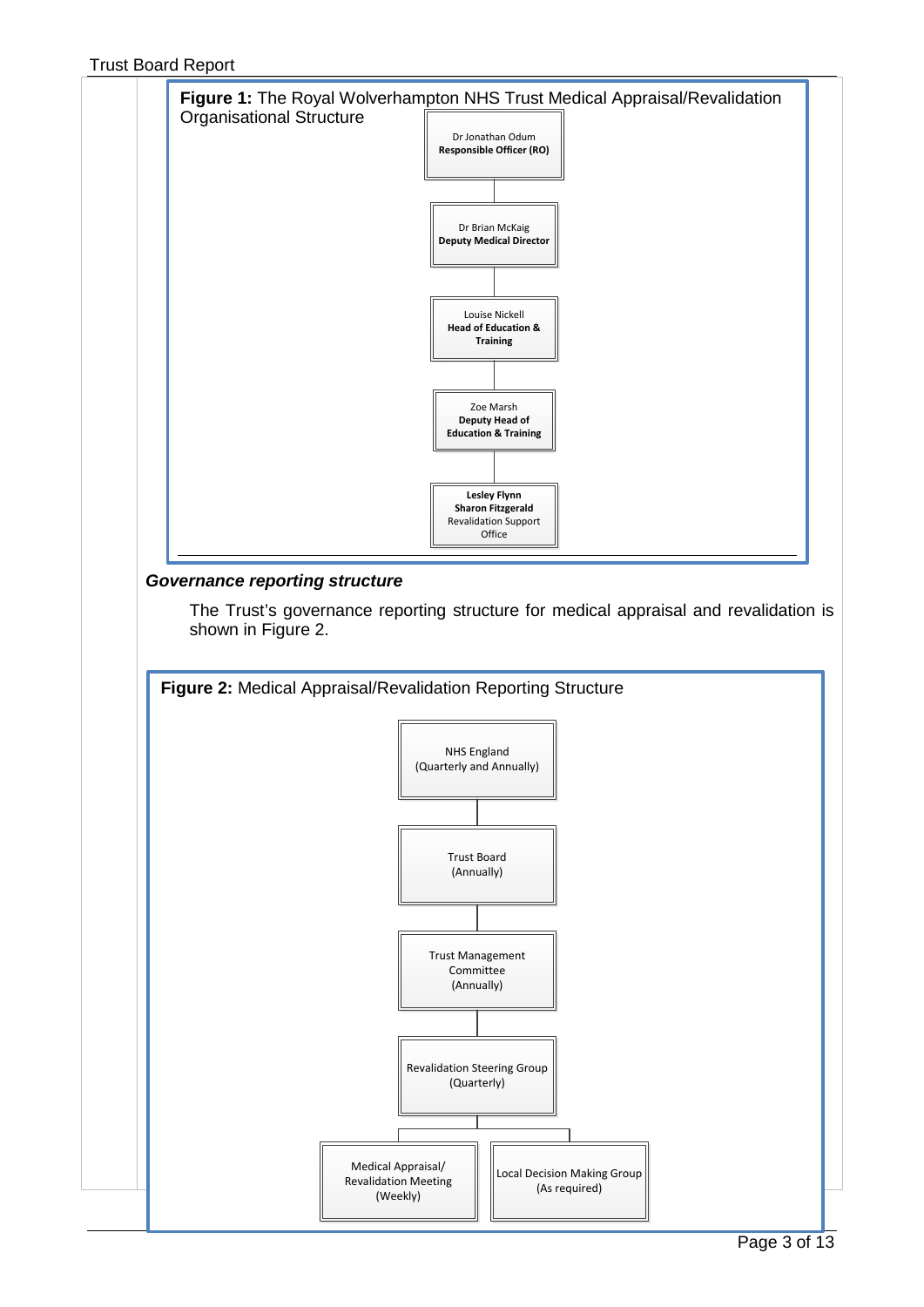### *NHS England*

- Quarterly Medical appraisal compliance
- Annually Annual Organisational Audit findings (AOA) [Appendix D]
- Annually Annual Trust Board Report

### **Trust Board**

- Annually Medical Appraisal/Revalidation update assurance
- Annually Annual Organisational Audit findings (AOA) [Appendix D] assurance/approval

### **Care Quality Review Meeting (CCG)**

• Annually - Medical appraisal compliance

### **Trust Management Committee**

- Annually Annual Organisational Audit findings (AOA) [Appendix D] for information
- Annually Annual Trust Board Report for information
- As required Policy change approval approval

### **Revalidation Steering Group**

• Quarterly – Medical Appraisal/Revalidation update – monitoring

### **Medical Appraisal/Appraisal Meeting**

• Weekly – compliance, quality and recommendation monitoring

### **Local Decision Making Group**

- As required management of apparent non-engagement with medical appraisal/revalidation
- During 2018/19 the Trust has held 1 local decision making group, to discuss the apparent non-engagement of 1 doctor. This doctor subsequently engaged in the appraisal/revalidation process.

### *GMC Connect*

Connect is the General Medical Councils (GMC) database used by Designated bodies to view and manage the list of doctors who have a prescribed connection to their organisation.

The database is maintained by the Trusts Revalidation Support Office on behalf of the Trust's Responsible Officer. The Trusts Electronic Staff Record management system (ESR) is used as its main information source in relation to starters and leavers, and is updated in 'real time'.

GMC Connect also allows doctors to directly add themselves onto the system, where this happens, contact is made with the doctor through the Revalidation Office, to check the validity of the prescribed connection, which is done by using the NHS England prescribed connection algorithm.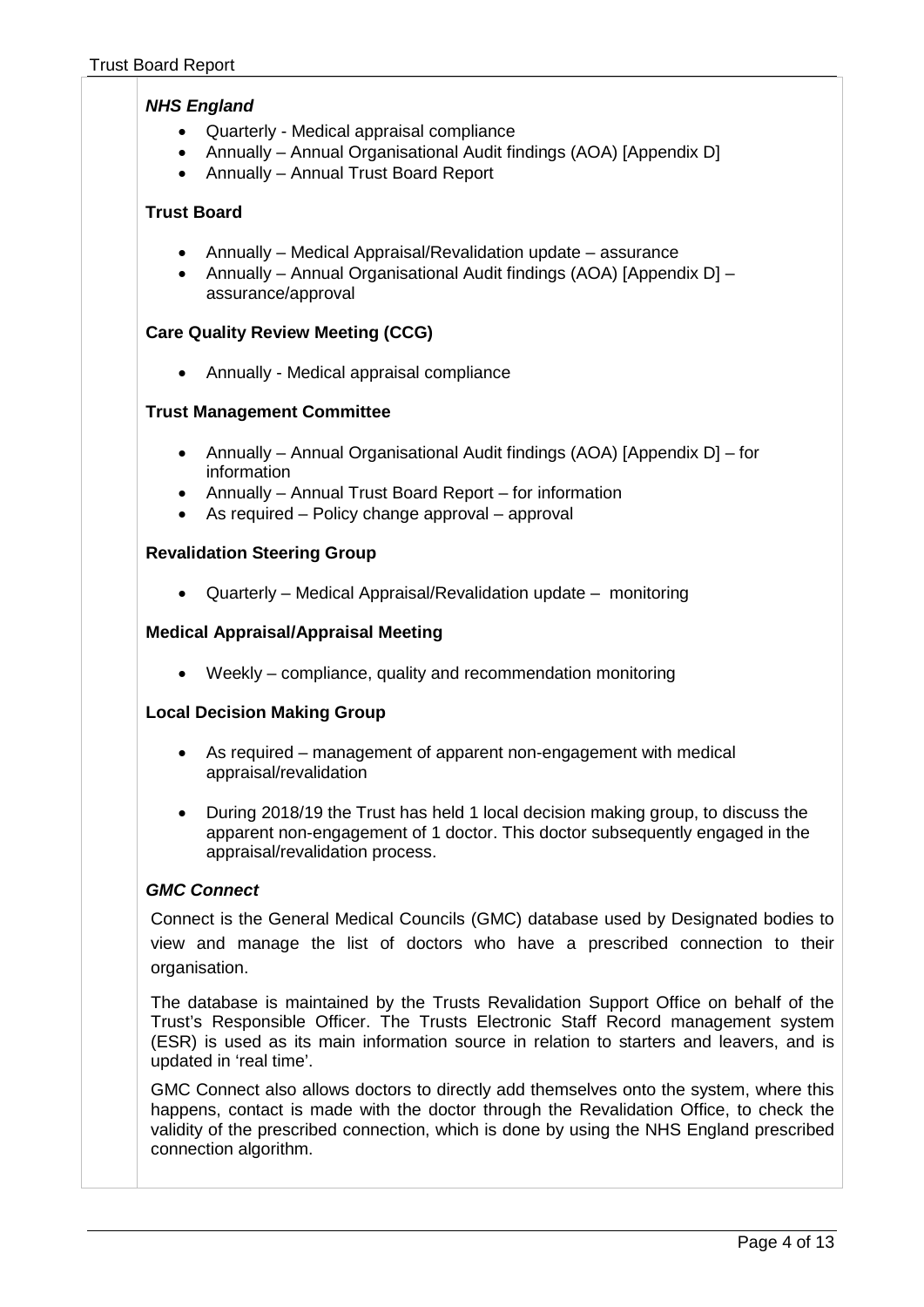### *Policy and Guidance*

The Medical Appraisal to Support Revalidation Policy (HR46) has been reviewed and was approved at the June LNC Meeting. The policy is due to go to policy group in August.

### **4. Medical Appraisal**

### *a. Appraisal and Revalidation Performance Data*

| <b>Medical Appraisal Data as at 31 March 2019</b>              |                            |                                             |
|----------------------------------------------------------------|----------------------------|---------------------------------------------|
|                                                                | Number of<br>staff in post | <b>Number of</b><br>completed<br>appraisals |
| Consultants                                                    | 360                        | 358                                         |
| Staff Grade, Associate Specialist, Specialty<br><b>Doctors</b> | 56                         | 56                                          |
| Temporary or short term contract holders                       | 202                        | 198                                         |
| TOTAI                                                          | 618                        | 612                                         |

*Details of exceptions i.e. missed appraisals and reasons, incomplete appraisals etc. (See*  **Annual Report Template Appendix A;** Audit of all missed or incomplete appraisals audit)

### *b. Compliance monitoring:*

Medical appraisal compliance is monitored at various levels within the Trust, from Board Level (annually) to individual compliance reminders (monthly). In addition appraisal is a divisional KPI and is contained within the Trust's integrated performance repository which is monitored through divisional performance meetings.

Compliance is also monitored externally, to NHS England quarterly and annually, the Care Quality Review Meeting held by Wolverhampton CCG Annually.

Non-compliance with Medical Appraisal is managed by through the Trust's Local Decision Making Group as per HR46, the Trust's Medical Appraisal Policy.

### *c. Appraisers*

The Trust has **96** approved medical appraisers. Each medical appraiser has undertaken NHS England approved training.

The Trust has **1** higher level medical appraiser, Dr Brian McKaig (Deputy Medical Director), trained by NHS England to deliver medical appraiser training to newly appointed appraisers.

An appraiser forum chaired by Dr Brian McKaig continues to meet. The purpose of the forum is as follows:

- Leadership and advice on all aspects of the medical appraisal process
- Training and professional development activities to improve appraiser skills
- Sharing best practice between appraisers
- Keeping appraisers up to date on local and national developments
- Discuss handling the difficult areas of appraisal in an anonymised and confidential environment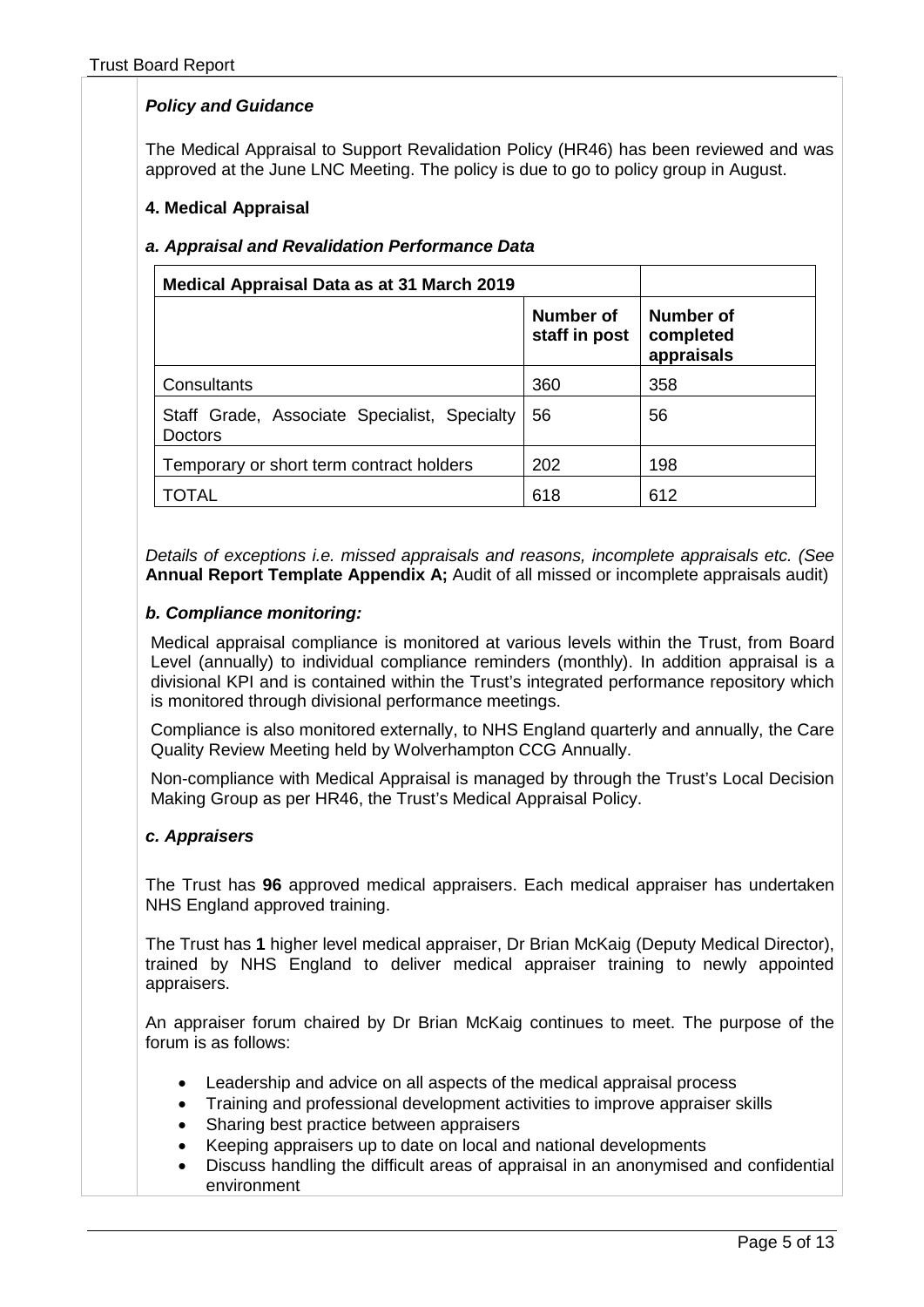The forums have been well attended by appraisers from across all specialties.

### *d. Quality Assurance*

#### *Outline of quality assurance processes:*

The quality assurance of medical appraisal is two-fold. An initial screening of the appraisal documentation for completeness is carried out by the Trust's Revalidation Support Office (RSO), where incomplete documentation is received, this is followed up by the team.

Further quality assurance of the medical appraisal paperwork is carried out by the Trust's Deputy Medical Director, Dr Brian McKaig. The QA sample size is a minimum of 20% per annum.

### **For the appraisal portfolio:**

- A review of appraisal folders to provide assurance that the appraisal inputs: the preappraisal declarations and supporting information provided is available and appropriate is carried out by the Revalidation Support Office.
- A review of appraisal folders to provide assurance that the appraisal outputs: PDP, summary and sign offs are complete and to an appropriate standard is carried out by the Medical Appraisal Lead.
- A review of appraisal outputs to provide assurance that any key items identified preappraisal as needing discussion during the appraisal are included in the appraisal outputs is carried out by the Medical Appraisal Lead.

### **For the individual appraiser**

- The Trust has set a minimum CPD requirement for each appraiser to attend one internal appraiser forum and one approved external medical appraisal event.
- 360 feedback from doctors for each individual appraiser is collated centrally and reviewed by the Revalidation Support Team and distributed to each appraiser for inclusion in their appraisal annually.

### **For the organisation**

• Feedback from the doctor and appraiser is requested annually on how the organisation has supported their appraisal

(See **Annual Report Template, Appendix B;** Quality assurance audit of appraisal inputs and outputs)

### *e. Access, security and confidentiality*

All medical appraisal documentation is stored electronically in a restricted area of the Trust's server, and is only accessible by the Revalidation team as shown in Figure 1.

The Trust outsources the management of colleague and patient feedback to Equiniti 360 Clinical. The Equiniti system is an online, web based system accessible through any internet enabled device. It is secured to IL3 level and is ISO27001 & ISO9001 accredited. The system has two factor authentication and is externally tested annually

During 2018/19 there were **0** information breaches in relation to medical appraisal/revalidation.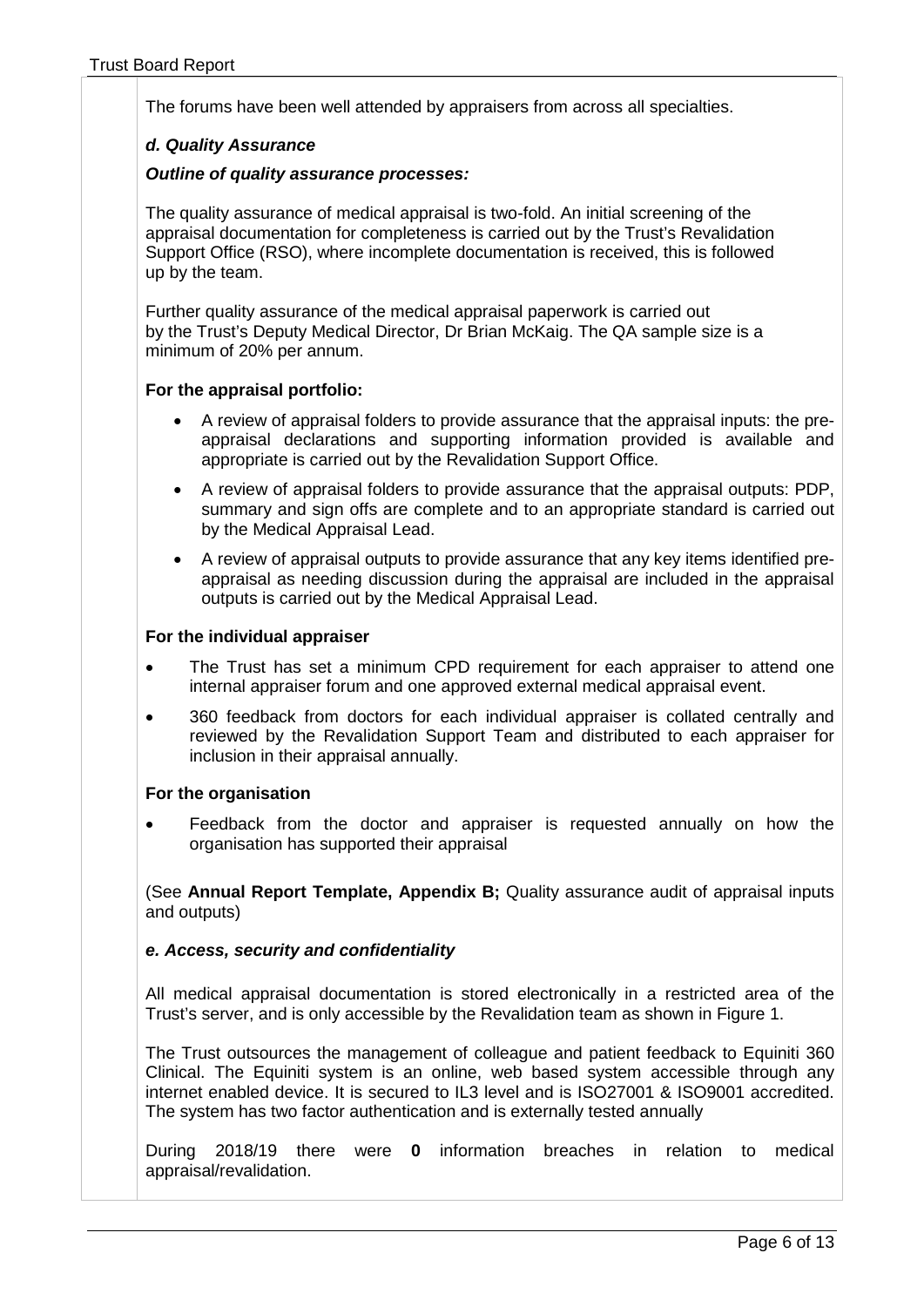### *f. Clinical Governance*

Doctors are required to collate and reflect against 6 supporting information types set by the GMC.

All significant event, and complaints information is recorded centrally onto the Trust's governance reporting system, DATIX. A report is sent to each doctor prior to their appraisal.

### **5. Revalidation Recommendations**

During 2018/19 the Responsible Officer made 98 positive revalidation recommendations to the GMC and 1 deferral (request for more time).

| <b>Recommendation Type</b> | <b>Total</b> |
|----------------------------|--------------|
| Positive                   | 98           |
| Deferral                   |              |
| Non-engagement             |              |
| <b>TOTAL</b>               | 99           |

See **Annual Report Template Appendix C;** Audit of revalidation recommendations

### **6. Recruitment and engagement background checks**

The Trust operates a centralised recruitment model for medical staff. All pre-employments checks are conducted by the medical recruitment team before an unconditional offer is made to any new doctor. As part of the pre-employment checks, a template is sent to the Responsible Officer at the doctor's current organisation to highlight any concerns to the receiving organisation.

For agency/locum doctors, the Trust uses the HTE framework which sets out the responsibilities of agencies in terms of pre-employment checks and continuing checks on the doctors they supply. HTE are responsible for auditing the agencies against this requirement.

### **7. Recommendations**

The Board is asked to accept the contents of the report which will be shared with the higher level responsible officer at NHS England.

The Board is also asked to approve the 'statement of compliance' confirming that the organisation, as a designated body, is in compliance with the regulations (Appendix E).

| <b>Appendices</b>                                                                                                                                                                                                                                                                                       |  |  |
|---------------------------------------------------------------------------------------------------------------------------------------------------------------------------------------------------------------------------------------------------------------------------------------------------------|--|--|
| Appendix A - Audit of all missed or incomplete appraisals audit<br>Appendix B - Quality assurance audit of appraisal inputs and outputs<br>Appendix C - Audit of revalidation recommendations<br>Appendix D - Annual Organisational Audit findings (AOA)<br><b>Appendix E - Statement of Compliance</b> |  |  |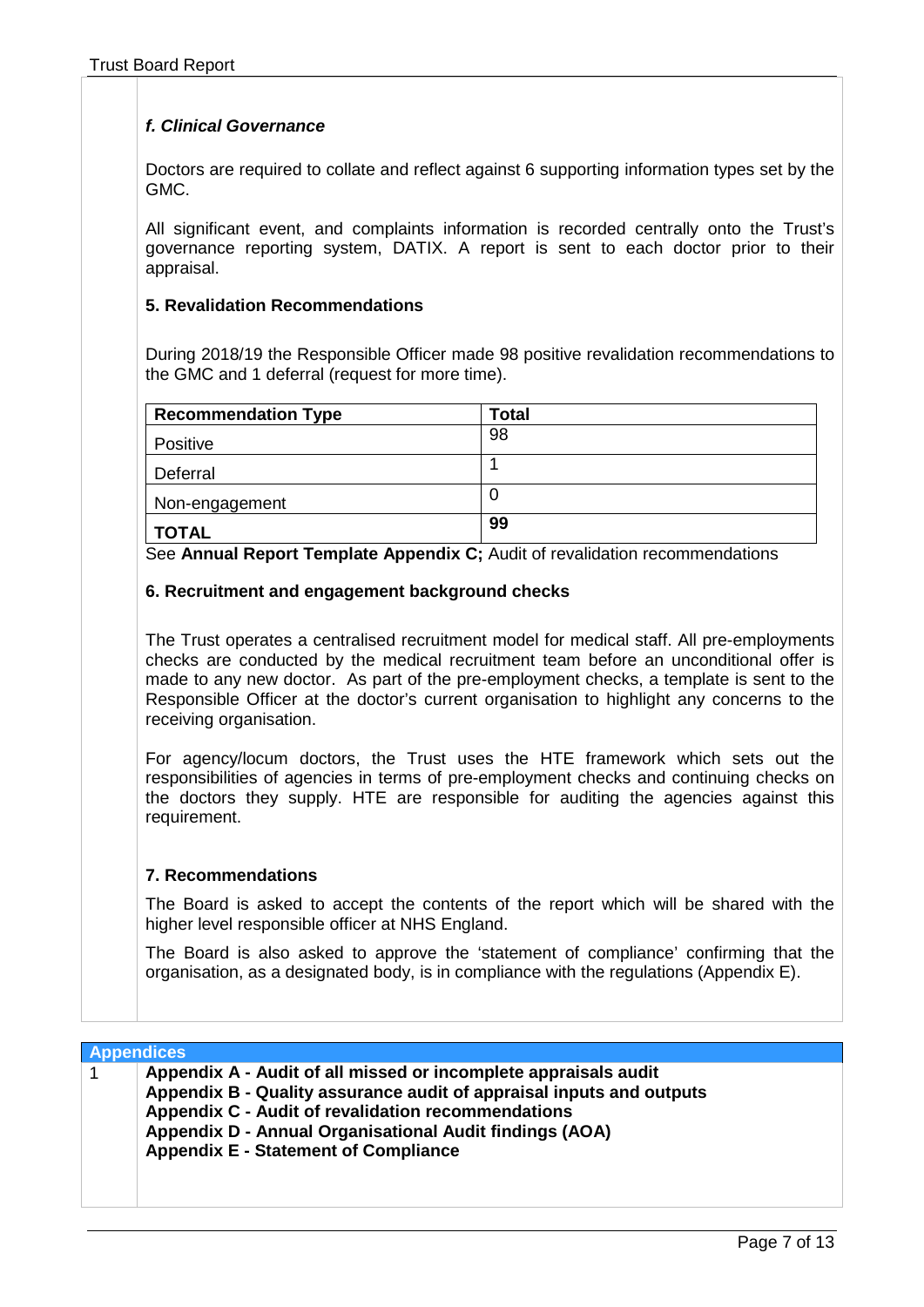| Doctor factors (total)                                                       |                |
|------------------------------------------------------------------------------|----------------|
| Maternity leave during the majority of the 'appraisal due<br>window'         | $\overline{2}$ |
| Sickness absence during the majority of the 'appraisal due<br>window'        | $\overline{2}$ |
| Prolonged leave during the majority of the 'appraisal due<br>window'         |                |
| Suspension during the majority of the 'appraisal due window'                 |                |
| New starter within 3 month of appraisal due date                             | 1              |
| New starter more than 3 months from appraisal due date                       |                |
| Postponed due to incomplete portfolio/insufficient supporting<br>information |                |
| Appraisal outputs not signed off by doctor within 28 days                    |                |
| Lack of time of doctor                                                       |                |
| Lack of engagement of doctor                                                 |                |
| Other doctor factors                                                         |                |
| <b>Appraiser factors</b>                                                     |                |
| Unplanned absence of appraiser                                               |                |
| Appraisal outputs not signed off by appraiser within 28 days                 |                |
| Lack of time of appraiser                                                    |                |
| Other appraiser factors (describe)                                           |                |
| (describe)                                                                   |                |
| <b>Organisational factors</b>                                                |                |
| Administration or management factors                                         |                |
| Failure of electronic information systems                                    |                |
| Insufficient numbers of trained appraisers                                   |                |
|                                                                              |                |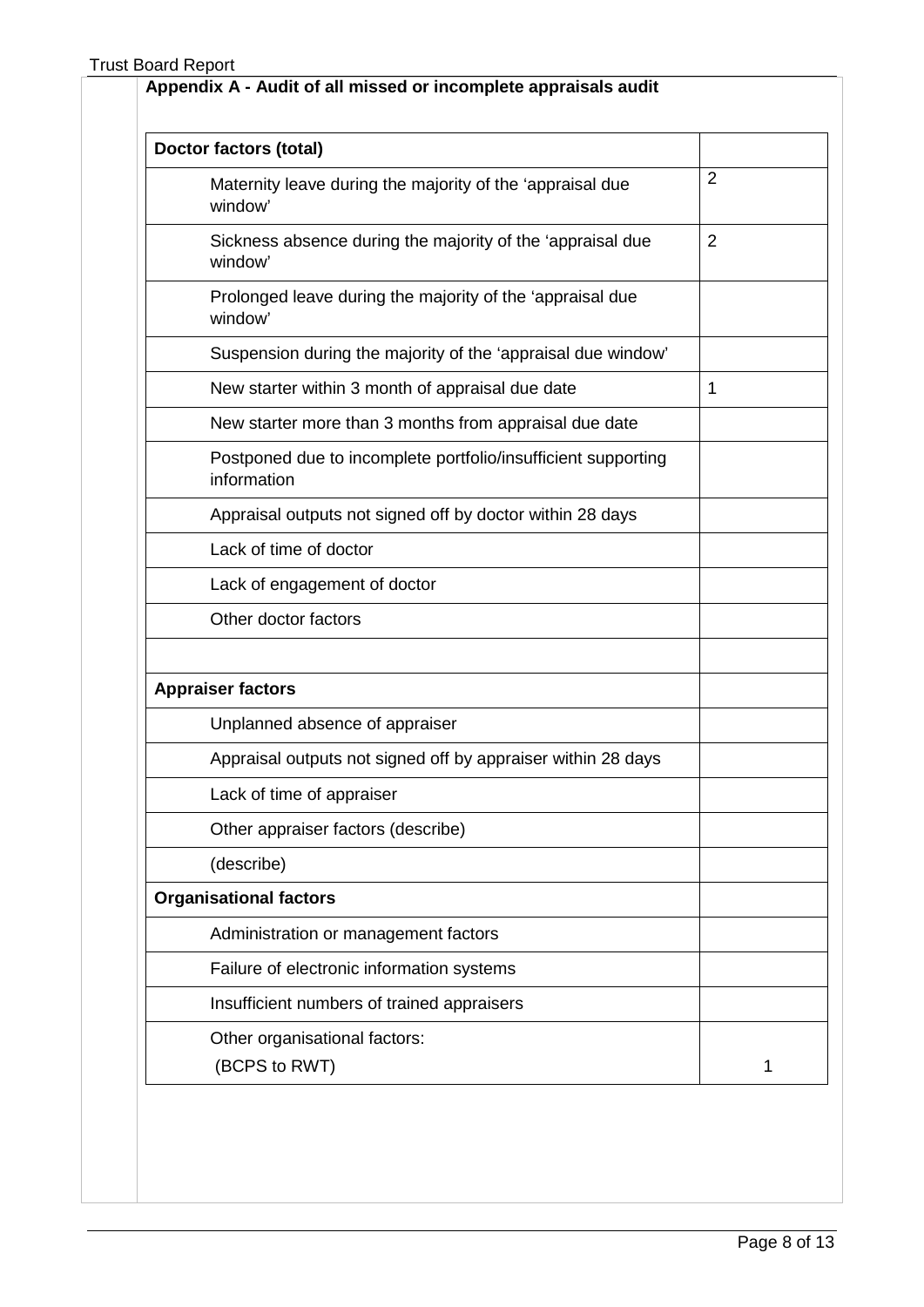### **Appendix B - Quality assurance audit of appraisal inputs and outputs**

During 2018/19 all appraisals for doctors with a revalidation recommendation due that year (n = 99) were quality assured.

| Total number of appraisals completed                                                                                                                                                                                                                                                                                                                                                                  |                                                                                                | Number                                                                                                    |
|-------------------------------------------------------------------------------------------------------------------------------------------------------------------------------------------------------------------------------------------------------------------------------------------------------------------------------------------------------------------------------------------------------|------------------------------------------------------------------------------------------------|-----------------------------------------------------------------------------------------------------------|
|                                                                                                                                                                                                                                                                                                                                                                                                       | Number of<br>appraisal<br>portfolios<br>sampled (to<br>demonstrate<br>adequate<br>sample size) | Number of the<br>sampled<br>appraisal<br>portfolios<br>deemed to be<br>acceptable<br>against<br>standards |
| Appraisal inputs                                                                                                                                                                                                                                                                                                                                                                                      | 99                                                                                             | 99                                                                                                        |
| Scope of work: Has a full scope of practice been<br>described?                                                                                                                                                                                                                                                                                                                                        | 99                                                                                             | 99                                                                                                        |
| Continuing Professional Development (CPD): Is CPD<br>compliant with GMC requirements?                                                                                                                                                                                                                                                                                                                 | 99                                                                                             | 98                                                                                                        |
| Quality improvement activity: Is quality improvement<br>activity compliant with GMC requirements?                                                                                                                                                                                                                                                                                                     | 99                                                                                             | 99                                                                                                        |
| Patient feedback exercise: Has a patient feedback<br>exercise been completed?                                                                                                                                                                                                                                                                                                                         | 99                                                                                             | 99                                                                                                        |
| Colleague feedback exercise: Has a colleague<br>feedback exercise been completed?                                                                                                                                                                                                                                                                                                                     | 99                                                                                             | 99                                                                                                        |
| Review of complaints: Have all complaints been<br>included?                                                                                                                                                                                                                                                                                                                                           | 99                                                                                             | 99                                                                                                        |
| Review of significant events/clinical incidents/SUIs:<br>Have all significant events/clinical incidents/SUIs been<br>included?                                                                                                                                                                                                                                                                        | 99                                                                                             | 99                                                                                                        |
| Is there sufficient supporting information from all the<br>doctor's roles and places of work?                                                                                                                                                                                                                                                                                                         | 99                                                                                             | 99                                                                                                        |
| Is the portfolio sufficiently complete for the stage of<br>the revalidation cycle (year 1 to year 4)?<br>Explanatory note:<br>For example<br>Has a patient and colleague feedback exercise<br>been completed by year 3?<br>Is the portfolio complete after the appraisal<br>which precedes the revalidation<br>recommendation (year 5)?<br>Have all types of supporting information been<br>included? | 99                                                                                             | 98                                                                                                        |
| <b>Appraisal Outputs</b>                                                                                                                                                                                                                                                                                                                                                                              | 99                                                                                             | 99                                                                                                        |
| <b>Appraisal Summary</b>                                                                                                                                                                                                                                                                                                                                                                              | 99                                                                                             | 99                                                                                                        |
| <b>Appraiser Statements</b>                                                                                                                                                                                                                                                                                                                                                                           | 99                                                                                             | 99                                                                                                        |
| Personal Development Plan (PDP)                                                                                                                                                                                                                                                                                                                                                                       | 99                                                                                             | 99                                                                                                        |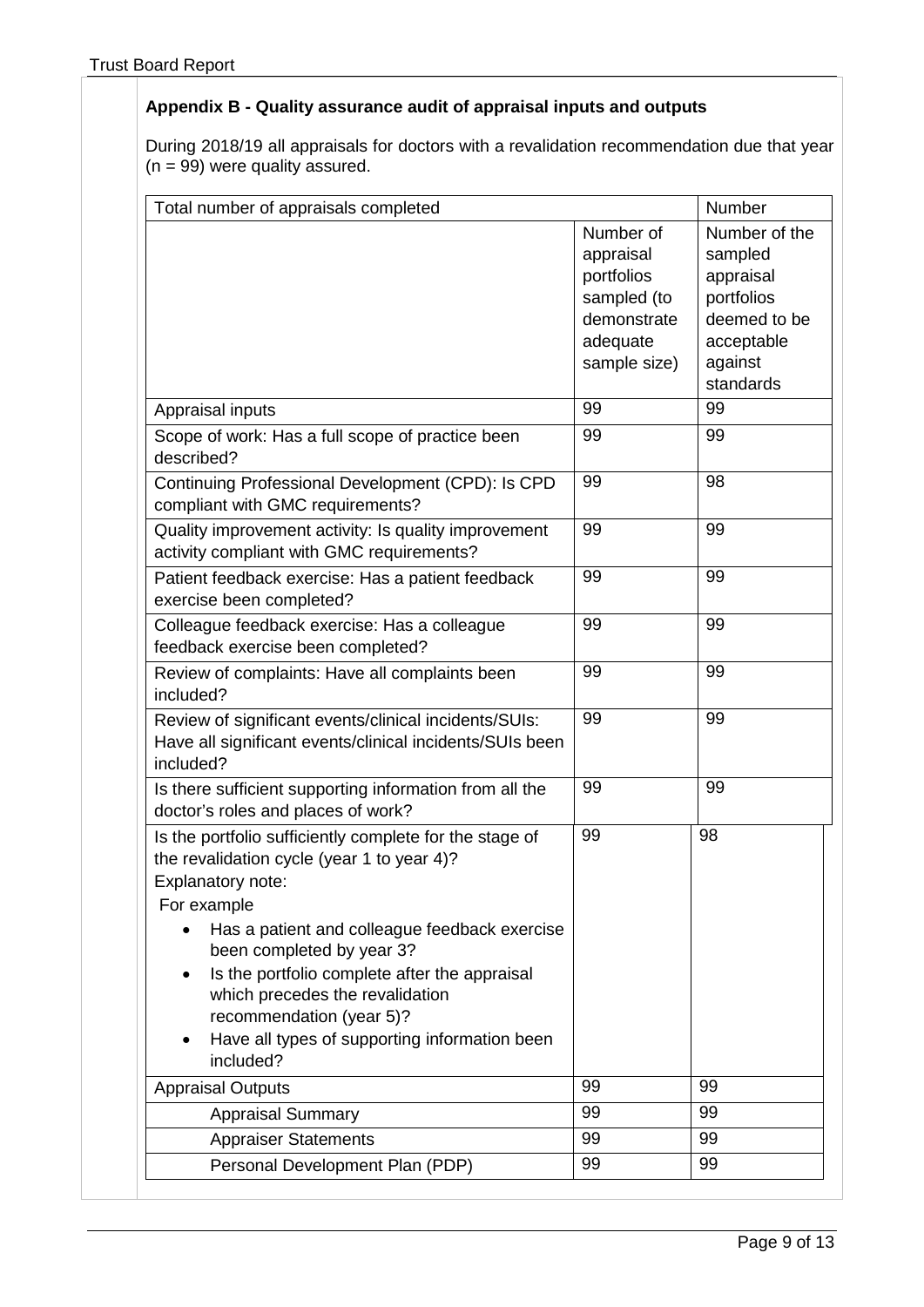|  |  |  | Appendix C - Audit of revalidation recommendations |
|--|--|--|----------------------------------------------------|
|--|--|--|----------------------------------------------------|

# **Revalidation recommendations between 1 April 2018 to 31 March 2019** Recommendations completed on time (within the GMC recommendation window) 99 Late recommendations (completed, but after the GMC recommendation window closed)  $\Omega$ Missed recommendations (not completed) and completed of  $\vert 0 \vert$ TOTAL 99 Primary reason for all late/missed recommendations For any late or missed recommendations only one primary reason must be identified No responsible officer in post New starter/new prescribed connection established within 2 weeks of revalidation due date New starter/new prescribed connection established more than 2 weeks from revalidation due date Unaware the doctor had a prescribed connection Unaware of the doctor's revalidation due date Administrative error Responsible officer error Inadequate resources or support for the responsible officer role **Other** Describe other TOTAL [sum of (late) + (missed)] 99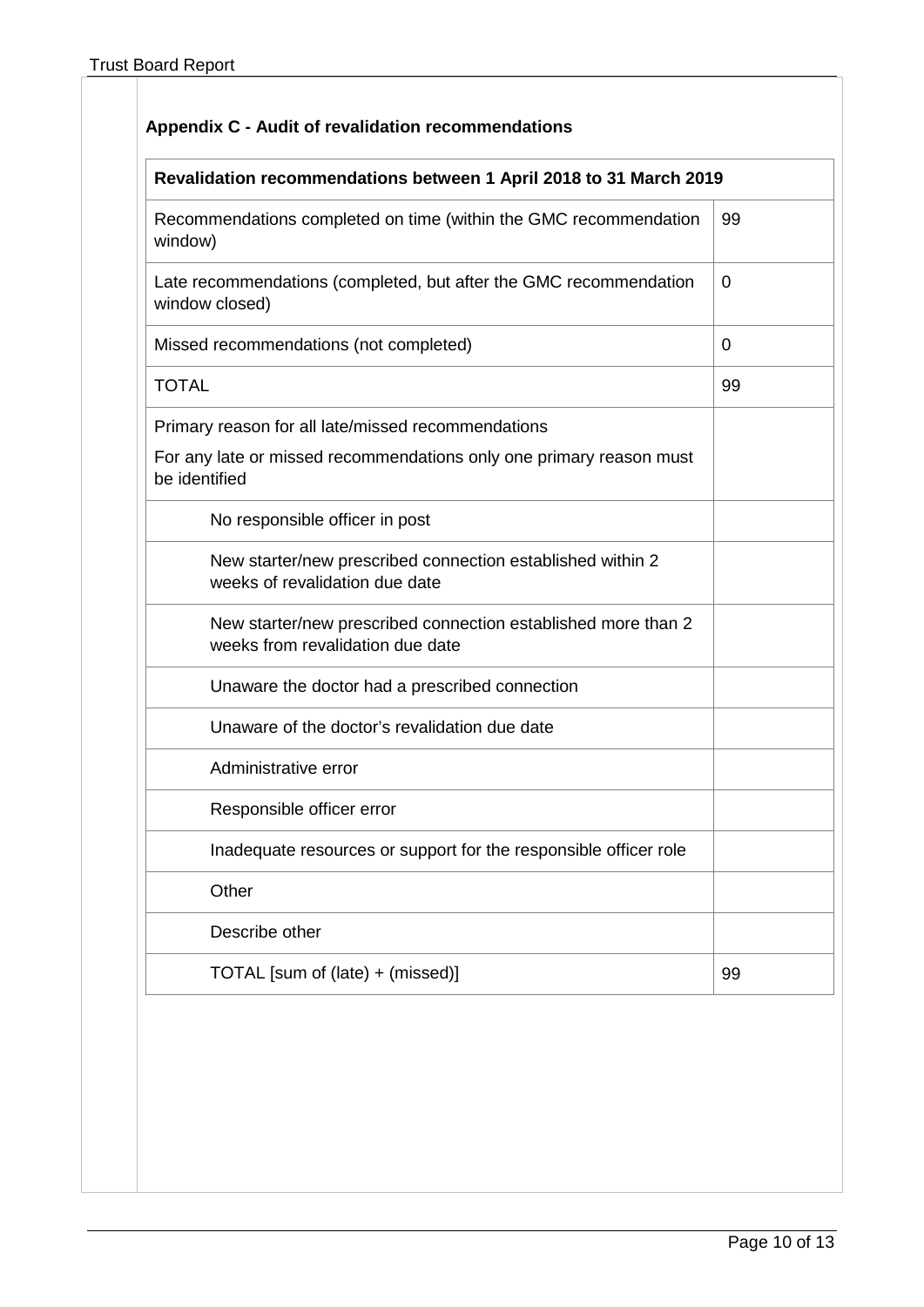**Appendix D - AOA**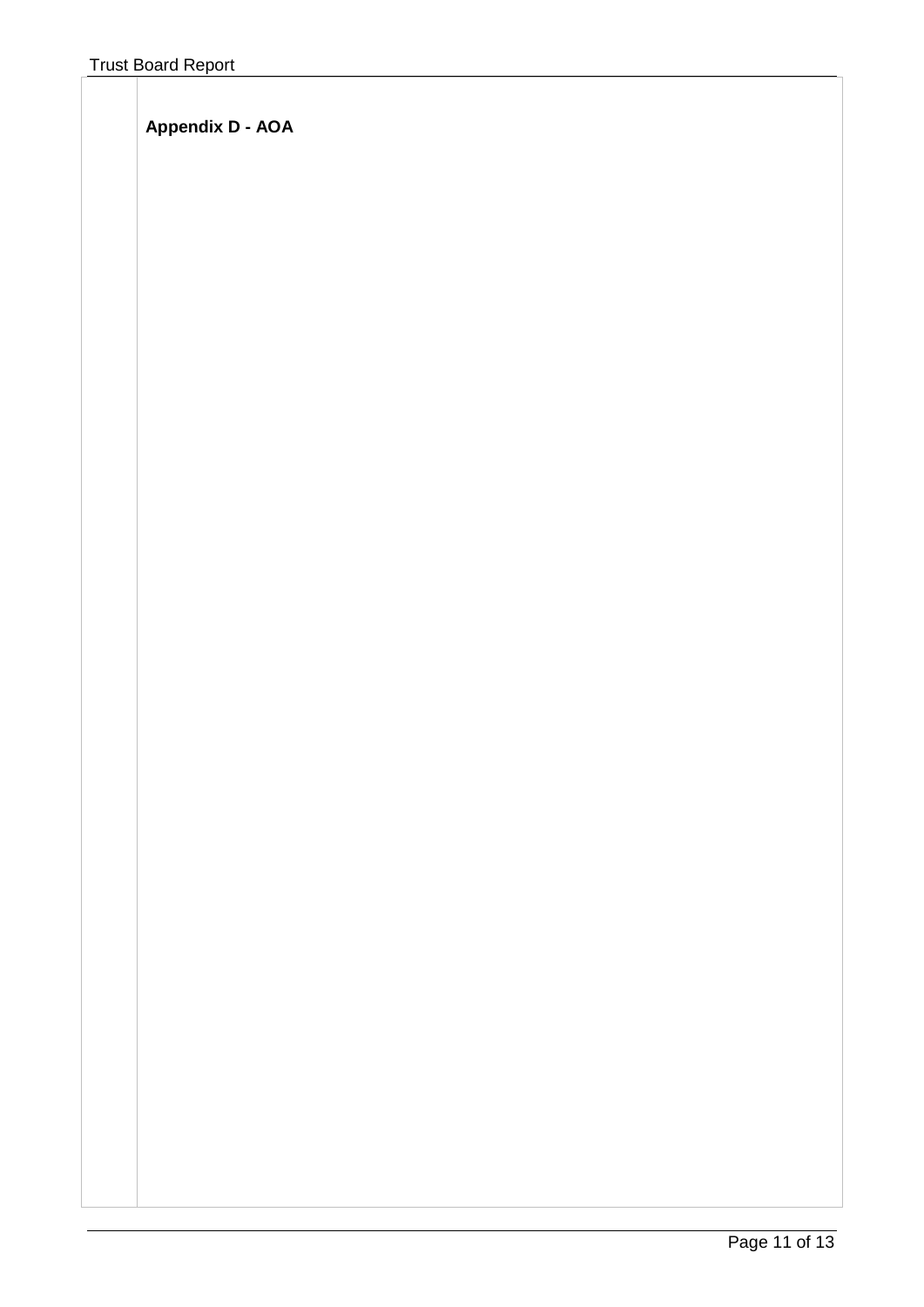### **Appendix E - Statement of Compliance**

### **Designated Body Statement of Compliance**

The board of The Royal Wolverhampton NHS Trust has carried out and submitted an annual organisational audit (AOA) of its compliance with The Medical Profession (Responsible Officers) Regulations 2010 (as amended in 2013) and can confirm that:

1. A licensed medical practitioner with appropriate training and suitable capacity has been nominated or appointed as a responsible officer;

Comments: Compliant

2. An accurate record of all licensed medical practitioners with a prescribed connection to the designated body is maintained;

Comments: Compliant

3. There are sufficient numbers of trained appraisers to carry out annual medical appraisals for all licensed medical practitioners;

Comments: Compliant

4. Medical appraisers participate in ongoing performance review and training / development activities, to include peer review and calibration of professional judgments (Quality Assurance of Medical Appraisers or equivalent);

Comments: Compliant

5. All licensed medical practitioners<sup>[2](#page-12-0)</sup> either have an annual appraisal in keeping with GMC requirements (MAG or equivalent) or, where this does not occur, there is full understanding of the reasons why and suitable action taken;

Comments: Compliant

6. There are effective systems in place for monitoring the conduct and performance of all licensed medical practitioners<sup>1</sup>, which includes [but is not limited to] monitoring: in-house training, clinical outcomes data, significant events, complaints, and feedback from patients and colleagues, ensuring that information about these is provided for doctors to include at their appraisal;

Comments: Compliant

7. There is a process established for responding to concerns about any licensed medical practitioners<sup>1</sup> fitness to practice;

Comments: Compliant

8. There is a process for obtaining and sharing information of note about any licensed medical practitioners' fitness to practice between this organisation's responsible officer and other responsible officers (or persons with appropriate governance responsibility) in other places where licensed medical practitioners work;

<span id="page-12-0"></span> $2^2$  Doctors with a prescribed connection to the designated body on the date of reporting.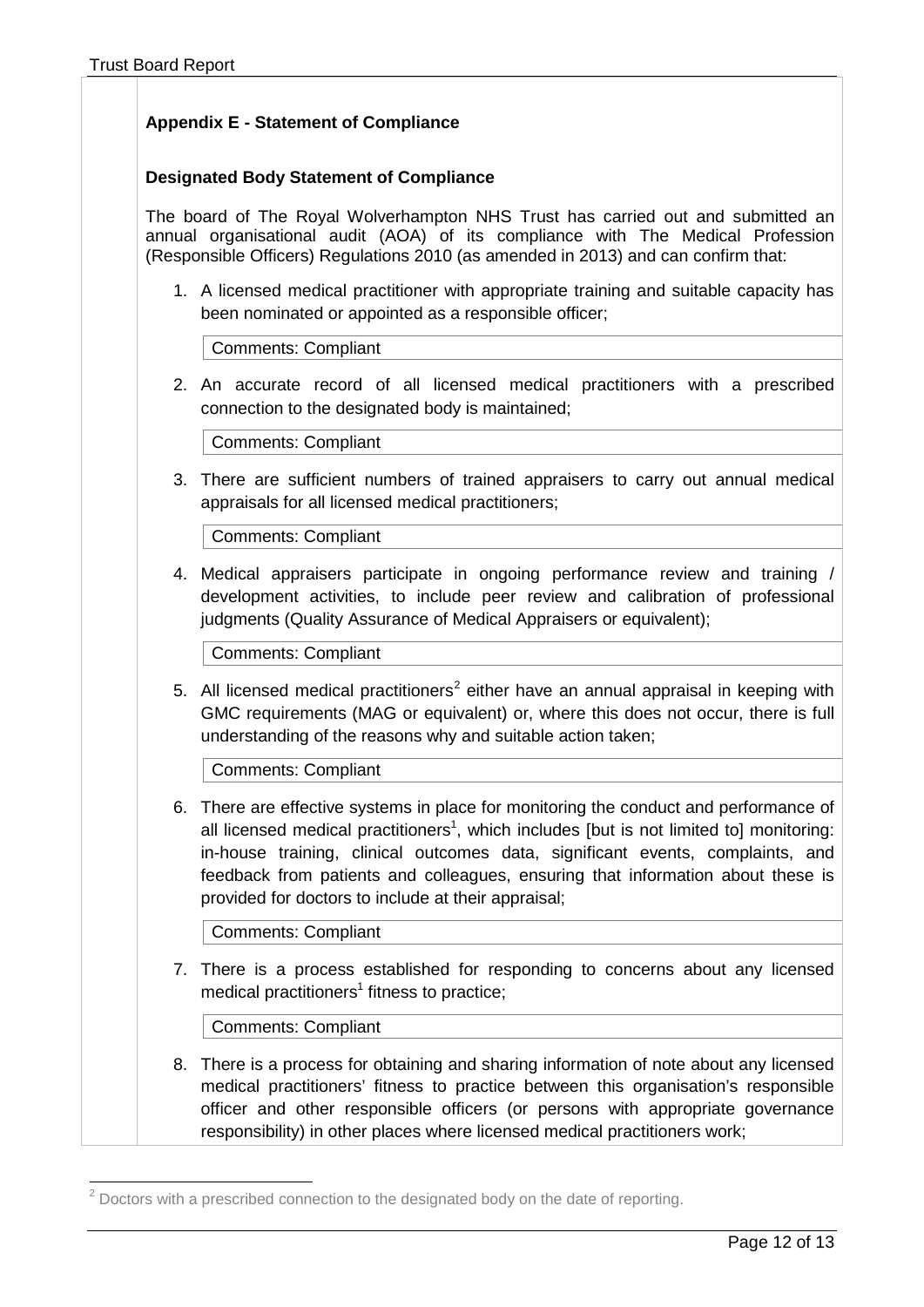| <b>Comments: Compliant</b><br>9. The appropriate pre-employment background checks (including pre-engagement for                                                     |
|---------------------------------------------------------------------------------------------------------------------------------------------------------------------|
|                                                                                                                                                                     |
| Locums) are carried out to ensure that all licensed medical practitioners <sup>3</sup> have<br>qualifications and experience appropriate to the work performed; and |
| Comments: Compliant                                                                                                                                                 |
| 10. A development plan is in place that addresses any identified weaknesses or gaps in<br>compliance to the regulations.                                            |
| <b>Comments: Compliant</b>                                                                                                                                          |
|                                                                                                                                                                     |
| Signed on behalf of the designated body                                                                                                                             |
|                                                                                                                                                                     |
| Signed: _ _ _ _ _ _ _ _ _ _<br>Name: $\frac{1}{2}$ - $\frac{1}{2}$ - $\frac{1}{2}$ - $\frac{1}{2}$ - $\frac{1}{2}$ - $\frac{1}{2}$                                  |
| [chief executive or chairman a board member (or executive if no board exists)]                                                                                      |
|                                                                                                                                                                     |
| Date: __________                                                                                                                                                    |
|                                                                                                                                                                     |
|                                                                                                                                                                     |
|                                                                                                                                                                     |
|                                                                                                                                                                     |
|                                                                                                                                                                     |
|                                                                                                                                                                     |
|                                                                                                                                                                     |
|                                                                                                                                                                     |
|                                                                                                                                                                     |
|                                                                                                                                                                     |
|                                                                                                                                                                     |
|                                                                                                                                                                     |
|                                                                                                                                                                     |
|                                                                                                                                                                     |
|                                                                                                                                                                     |
|                                                                                                                                                                     |
|                                                                                                                                                                     |
|                                                                                                                                                                     |
|                                                                                                                                                                     |

<span id="page-13-0"></span> $3$  Doctors with a prescribed connection to the designated body on the date of reporting.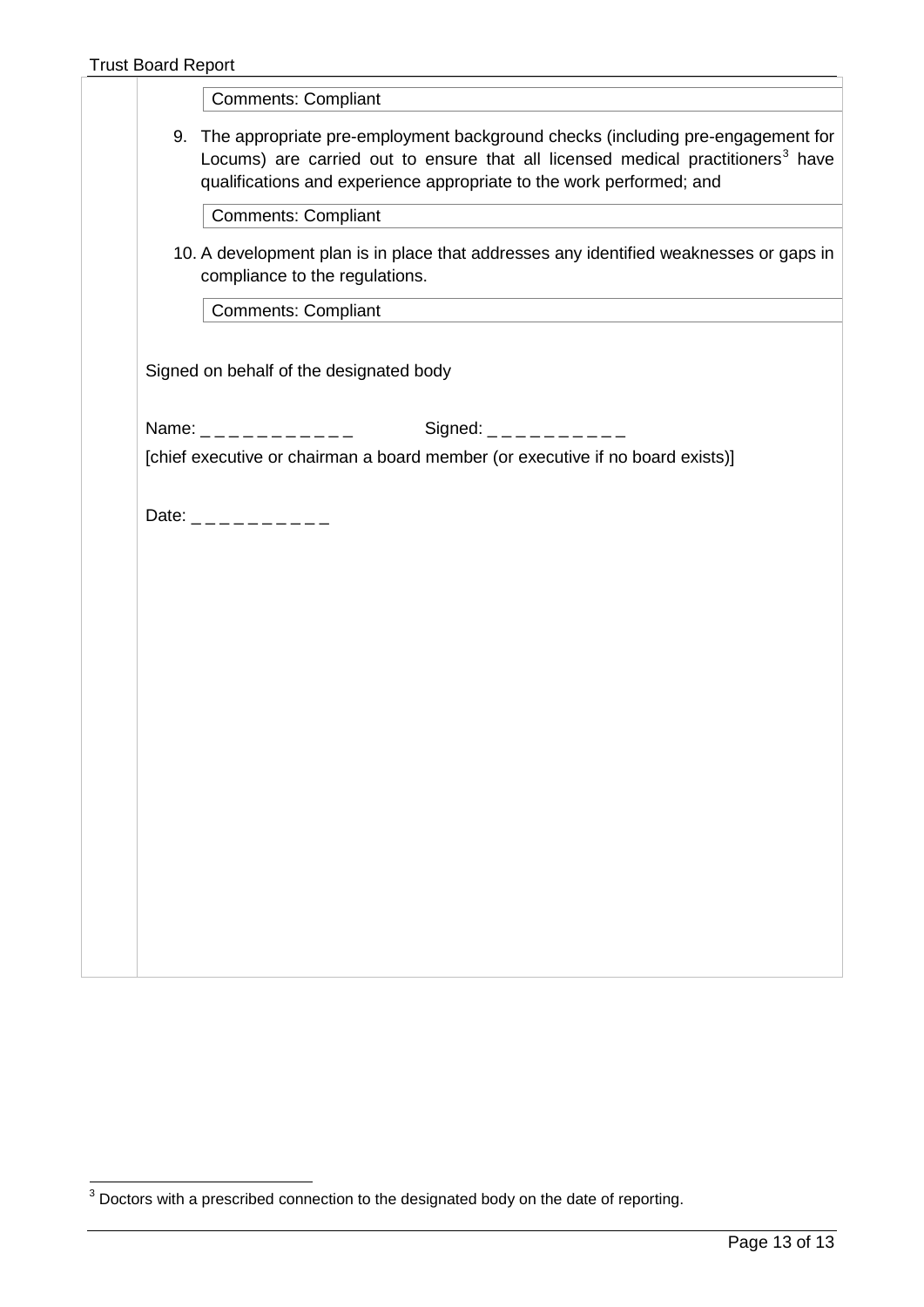



# **(AOA) End of year questionnaire 2018-19Annual Organisational Audit**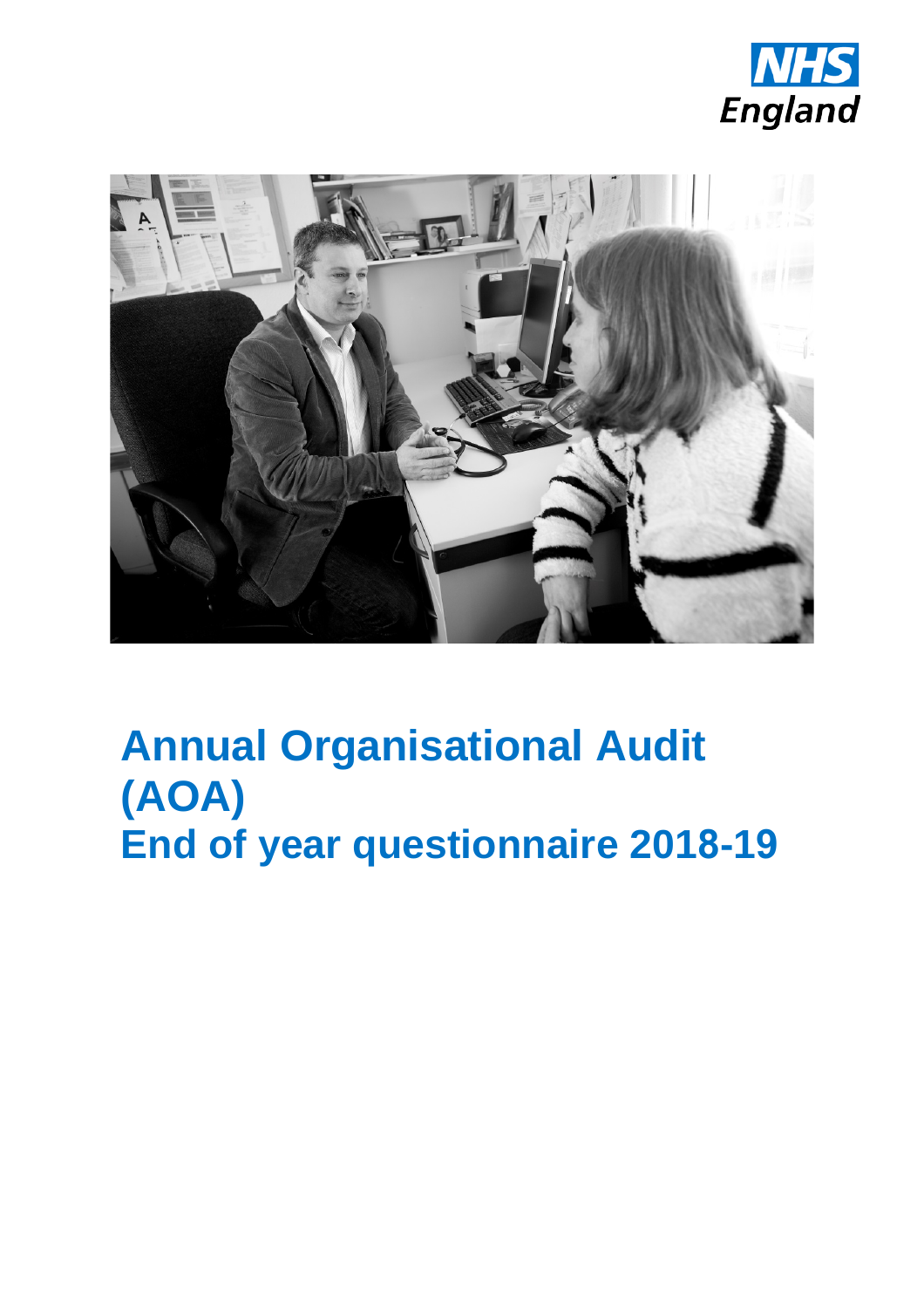### **NHS England INFORMATION READER BOX**

| <b>Directorate</b> |                                 |      |
|--------------------|---------------------------------|------|
| <b>Medical</b>     | <b>Commissioning Operations</b> | Pati |
| Nursing            | Trans. & Corp. Ops.             | Con  |
| Finance            |                                 |      |

ents and Information nmissioning Strategy

| 000182<br><b>Publications Gateway Reference:</b>  |                                                                                                                                                                                                                                                                                                                                                               |  |
|---------------------------------------------------|---------------------------------------------------------------------------------------------------------------------------------------------------------------------------------------------------------------------------------------------------------------------------------------------------------------------------------------------------------------|--|
| <b>Document Purpose</b>                           | <b>Resources</b>                                                                                                                                                                                                                                                                                                                                              |  |
| <b>Document Name</b>                              | Annual Organisational Audit Annex C (end of year questionnaire)                                                                                                                                                                                                                                                                                               |  |
| Author                                            | Lynda Norton                                                                                                                                                                                                                                                                                                                                                  |  |
| <b>Publication Date</b>                           | 24 March 2019                                                                                                                                                                                                                                                                                                                                                 |  |
| <b>Target Audience</b>                            | Medical Directors, NHS England Regional Directors, GPs                                                                                                                                                                                                                                                                                                        |  |
| <b>Additional Circulation</b><br>List             |                                                                                                                                                                                                                                                                                                                                                               |  |
| <b>Description</b>                                | The AOA (Annex C of the Framework for Quality Assurance) is a<br>standardised template for all responsible officers to complete and<br>return to their higher level responsible officer via the Revalidation<br>Management System. AOAs from all designated bodies will be<br>collated to provide an overarching status report of progress<br>across England. |  |
| <b>Cross Reference</b>                            | A Framework for Quality Assurance for Responsible Officers<br>& Revalidation April 2014 Gateway ref 01142                                                                                                                                                                                                                                                     |  |
| <b>Superseded Docs</b><br>(if applicable)         | 2017/18 AOA cleared with Publications Gateway Reference 07760                                                                                                                                                                                                                                                                                                 |  |
| <b>Action Required</b>                            |                                                                                                                                                                                                                                                                                                                                                               |  |
| <b>Timing / Deadlines</b><br>(if applicable)      |                                                                                                                                                                                                                                                                                                                                                               |  |
| <b>Contact Details for</b><br>further information | Lynda Norton<br>Professional Standards Team<br><b>Quarry House</b><br>Leeds<br>LS2 7UE<br>0113 825 1463                                                                                                                                                                                                                                                       |  |
| <b>Document Status</b>                            | This is a controlled document. Whilst this document may be printed, the electronic version<br>posted on the intranet is the controlled copy. Any printed copies of this document are not                                                                                                                                                                      |  |

controlled. As a controlled document, this document should not be saved onto local or network drives but should always be accessed from the intranet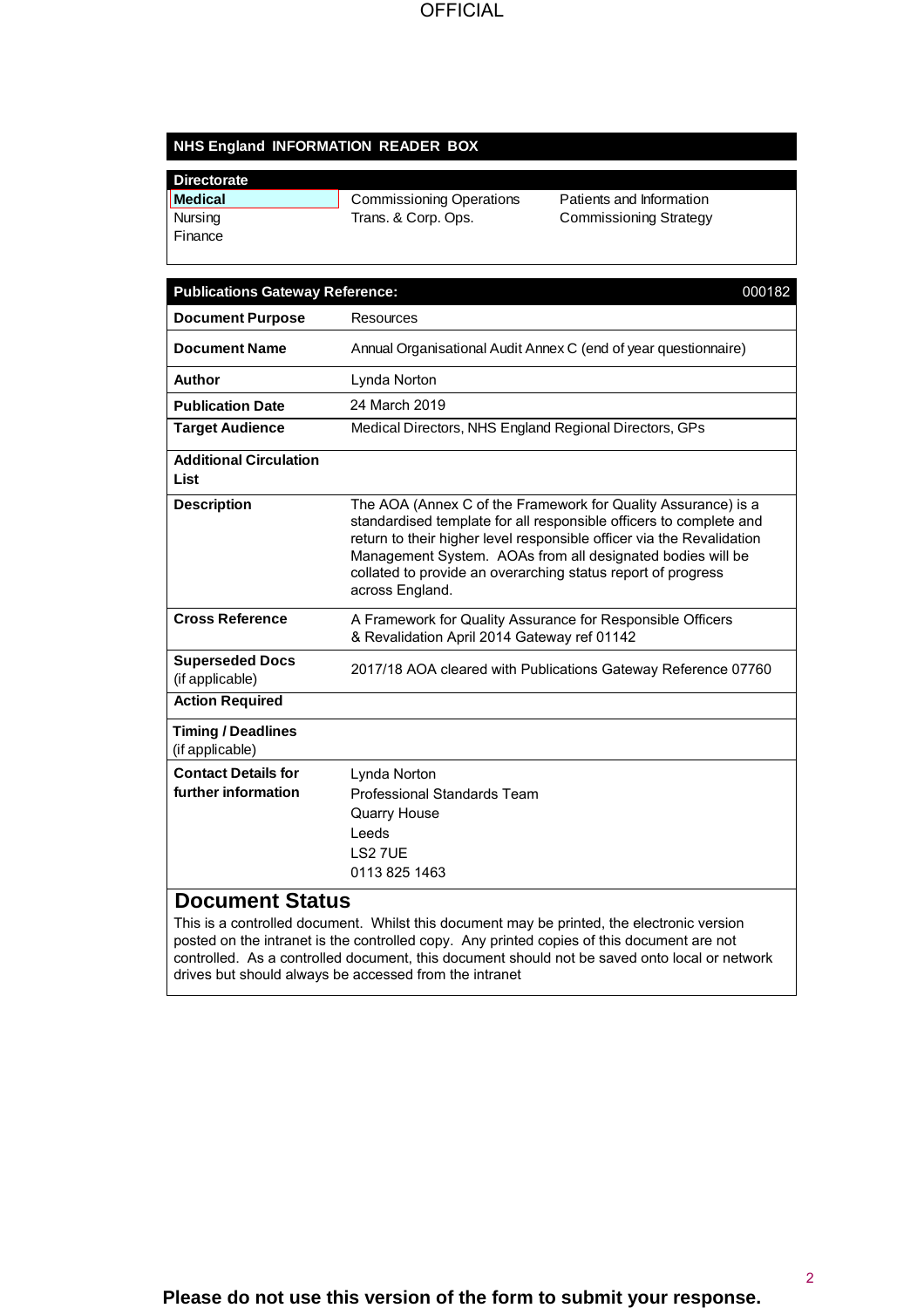

# **Annual Organisational Audit (AOA)**

### **End of year questionnaire 2018-19**

Version number: 1.0

First published: 4 April 2014

Updated: 24 March 2015, 18 March 2016, 24 March 2017, 23 March 2018,

January 2019

Prepared by: Lynda Norton Project Manager for Quality Assurance, NHS England

Classification: OFFICIAL

### **Promoting equality and addressing health inequalities are at the heart of NHS England's values. Throughout the development of the policies and processes cited in this document, we have:**

 relevant protected characteristic (as cited under the Equality Act 2010) and those who do not Given due regard to the need to eliminate discrimination, harassment and victimisation, to advance equality of opportunity, and to foster good relations between people who share a share it; and

Given regard to the need to reduce inequalities between patients in access to, and outcomes from healthcare services and to ensure services are provided in an integrated way where this might reduce health inequalities.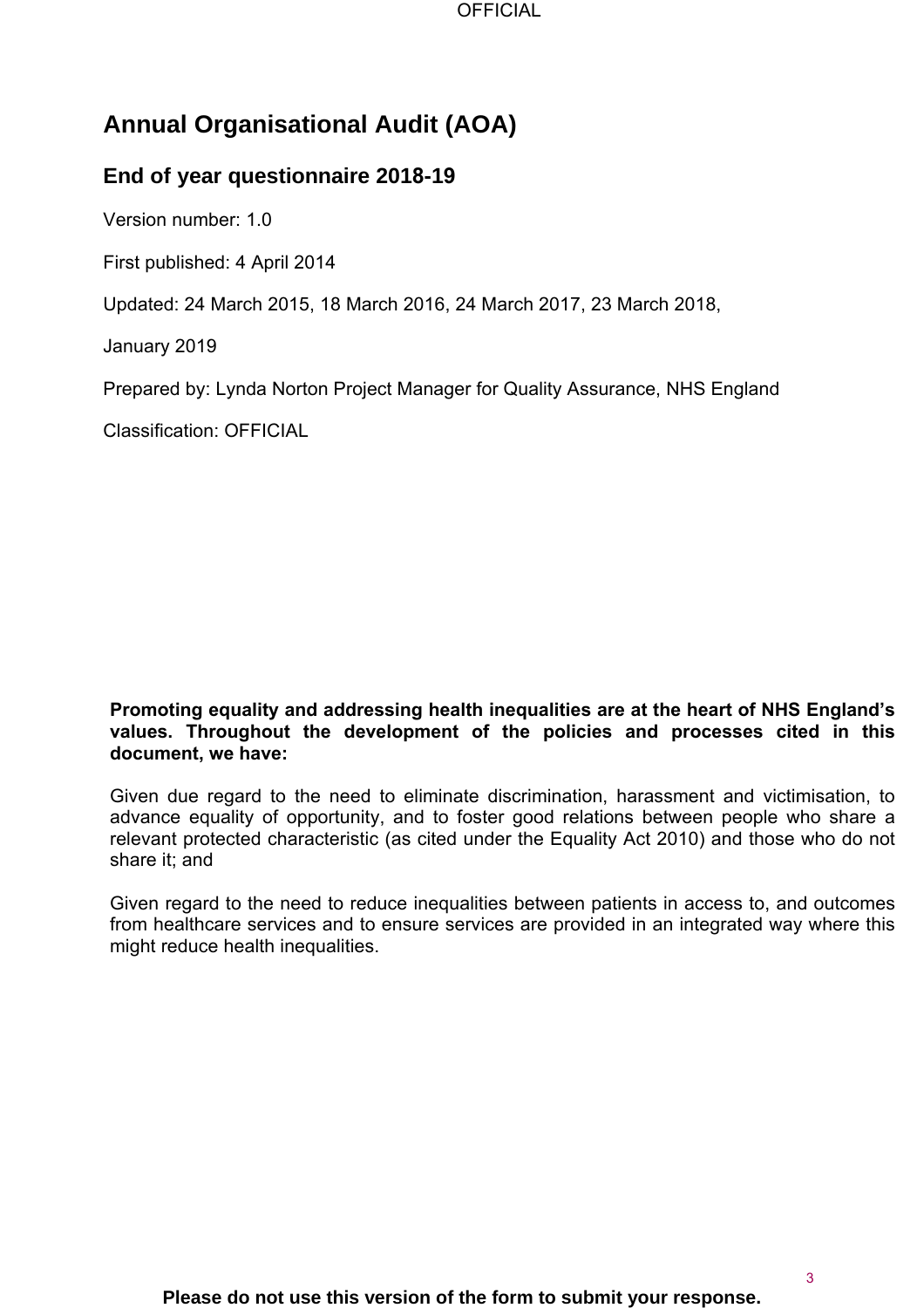# **Contents**

| 3 <sup>1</sup>  |  |
|-----------------|--|
|                 |  |
| $5\overline{)}$ |  |
| 6               |  |
|                 |  |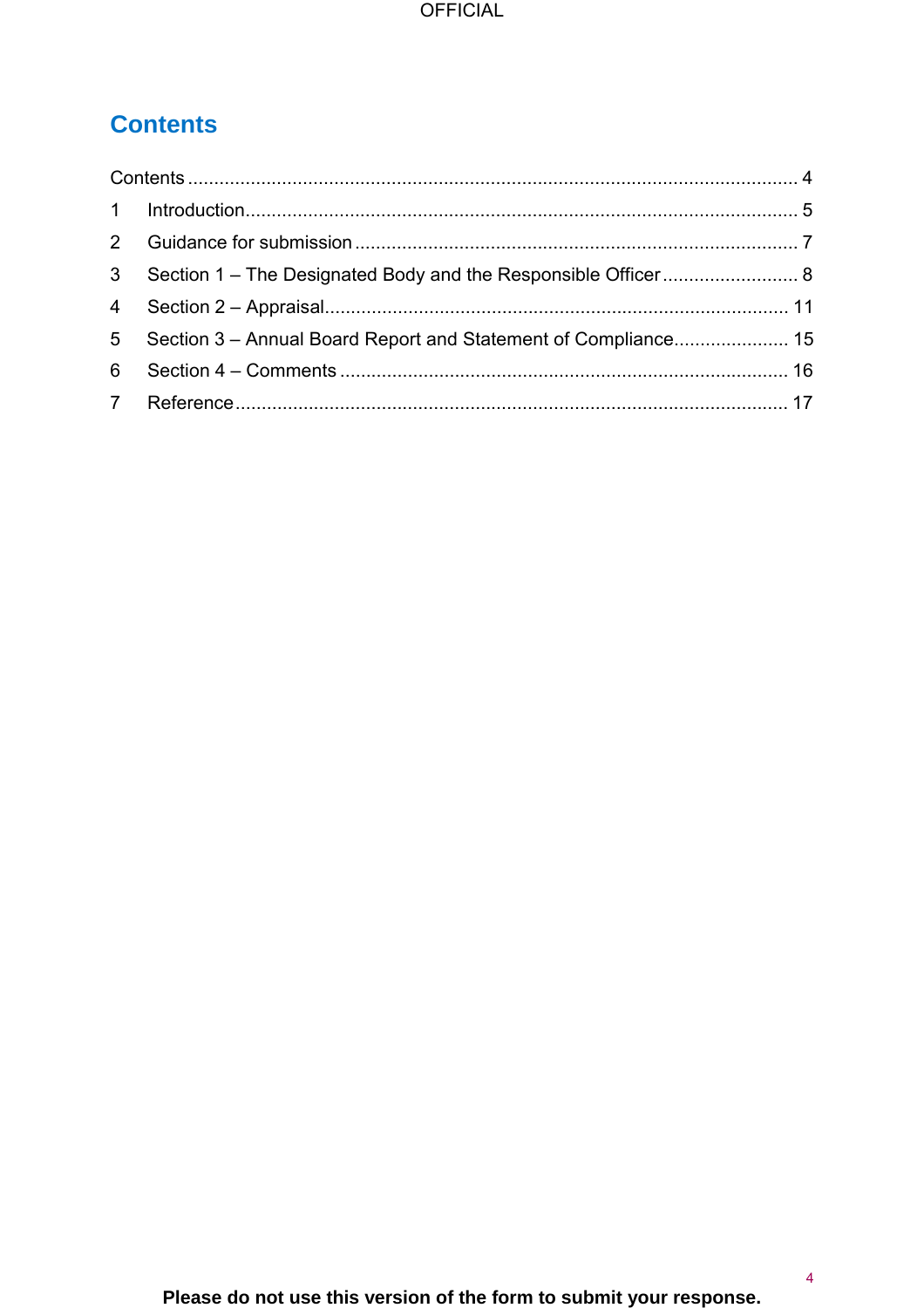### **1 Introduction**

 Assurance (FQA) and is a standardised template for all responsible officers to complete and return to their higher level responsible officer. AOAs from all designated bodies will be The Annual Organisational Audit (AOA) is an element of the Framework of Quality collated to provide an overarching status report of the responsible officer function across England. Where small designated bodies are concerned, or where types of organisation are small, these will be appropriately grouped to ensure that data is not identifiable to the level of the individual.

As the first cycle of medical revalidation is now complete, it is the right time to update the FQA and its underpinning annexes. The update started by reviewing the AOA and taking account of the feedback received at the beginning of this work, we have produced a slimmed down questionnaire for responsible officers to compete for the 2018/19 exercise.

In response to feedback from designated bodies, we have simplified the categories of appraisals in the 2018/19 AOA to:

- Category 1 a single figure of completed medical appraisals
- Category 1a fully compliant appraisal figure (optional)
- Category 2 no change ('approved missed' e.g. maternity, sickness)
- Category 3 no change ('unapproved missed)

This slimmed down AOA concentrates primarily on the quantitative measures of previous AOAs, the measures of the continued and the measures of the continued and the measures of the state of the continued and the continued a numbers of doctors with a prescribed connection and their appraisal rates. As the systems and processes that support medical revalidation are established, the emphasis has moved to reporting on how these should be developed year on year through the newly revised Board report instead. The Board report is also a component of the FQA. In time, we expect to introduce suitable quantitative measures about the remaining components of the responsible officer function, for example responding to concerns, monitoring of performance and identity checks.

The AOA 2018/19 questionnaire is divided into four sections:

Section 1: The designated body and the responsible officer

- Section 2: Appraisal
- Section 3: Annual Board report and Statement of Compliance
- Section 4: Additional Comments

 the year ending 31 March 2019. Inputting the information can be appropriately delegated. The The questionnaire is to be completed by the responsible officer on behalf of the designated body for completed questionnaire should be submitted before or by the deadline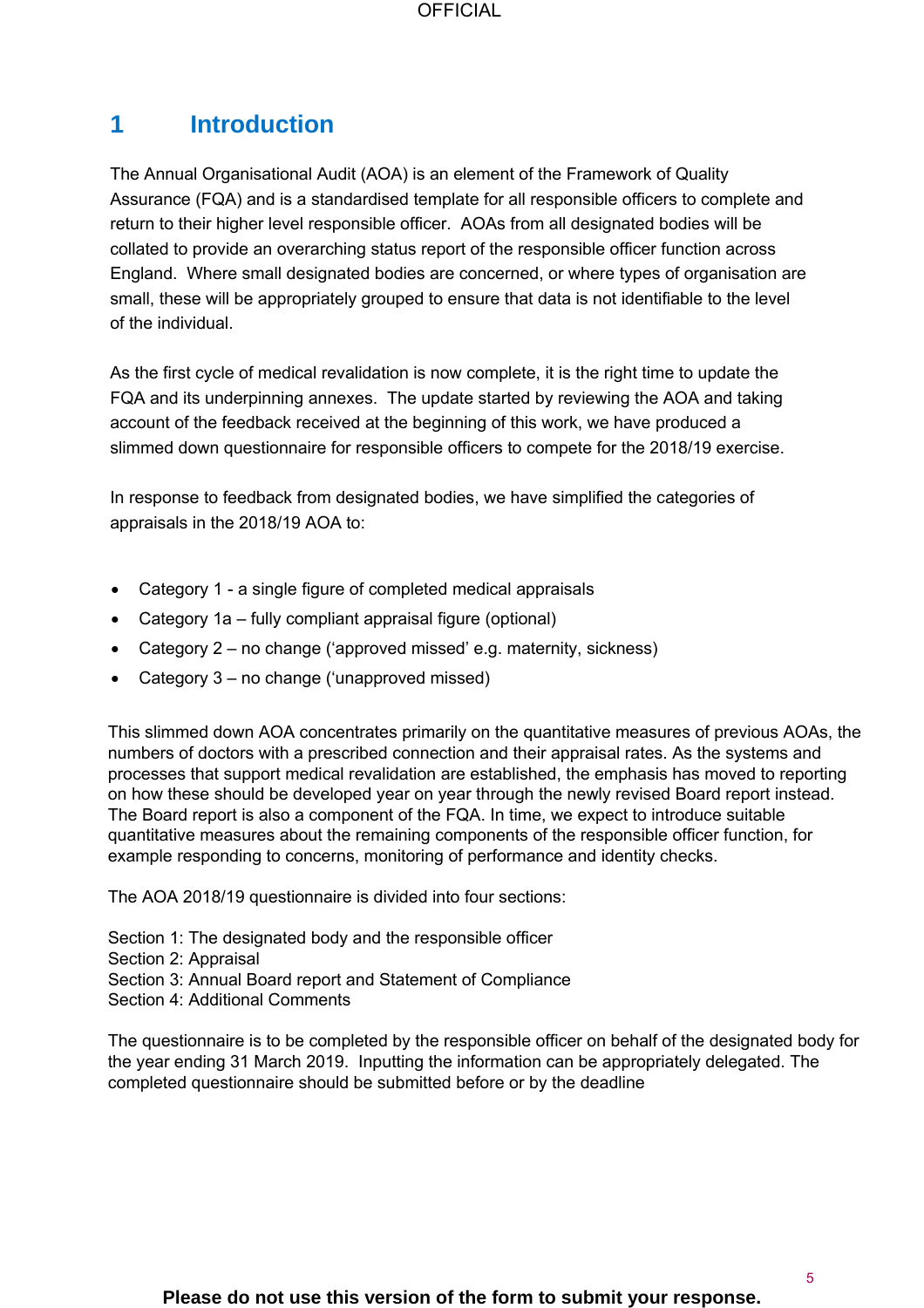The final date for submission will be detailed in an email containing the link to the electronic version of the form, which will be sent after 31 March 2019. Whilst NHS England is a single designated body, for this audit, the national, regional and local offices of NHS England should answer as a 'designated body' in their own right..

Following completion of this AOA exercise, designated bodies should:

- Consider using the information gathered to produce a status report and to conduct a review of their organisations' appraisal developmental needs.
- includes the annual statement of compliance. The new version will enable designated bodies to review and develop their systems and processes. It will also enable them to provide assurance that they are supporting patient care by fulfilling • Complete their Board report and submit it to NHS England by 27 September 2019. The Board report template has also been revised as described above and now their statutory obligations in respect of the responsible officer function.

For further information, references and resources can be found at page 16 www.england.nhs.uk/revalidation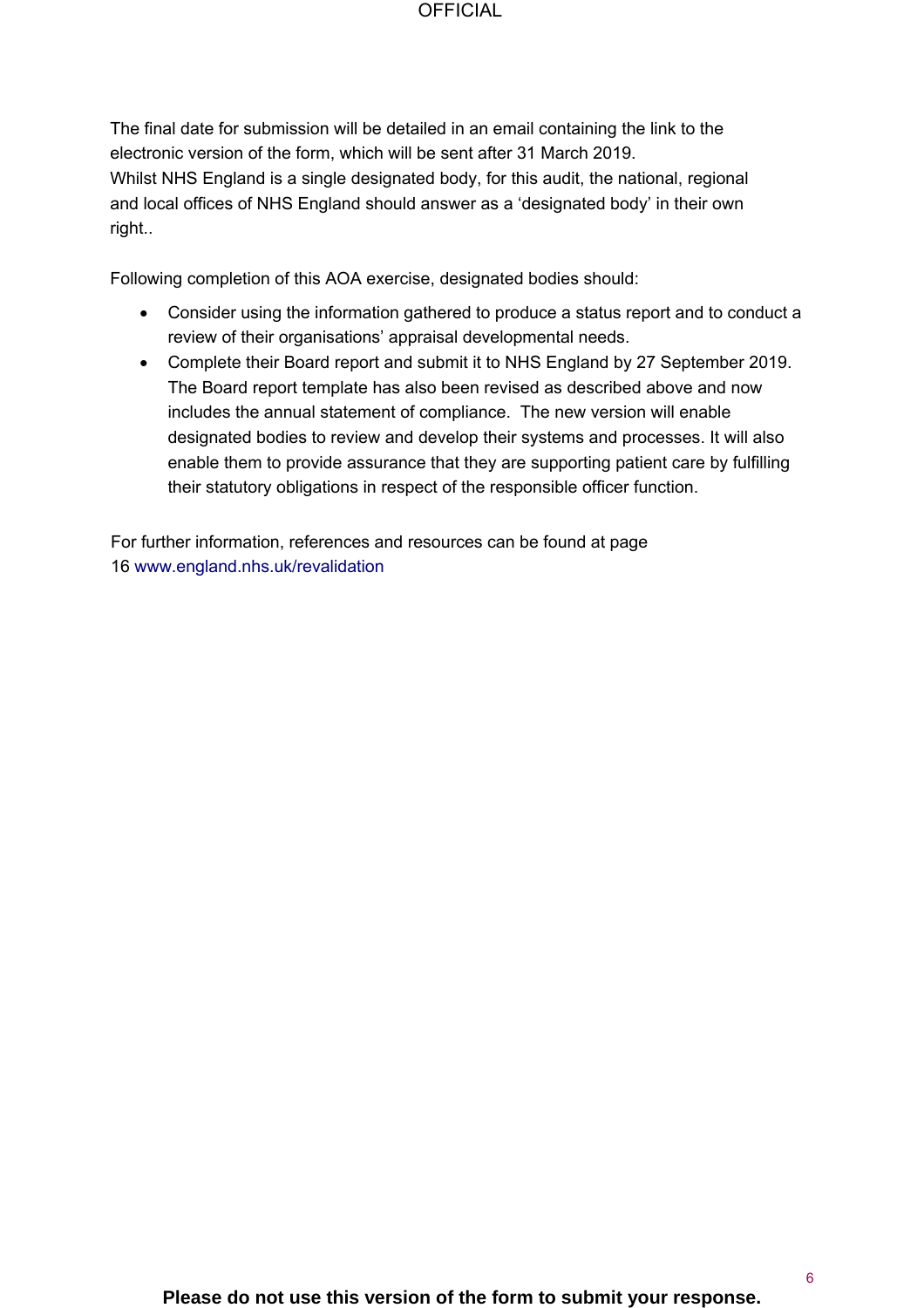### **2 Guidance for submission**

Guidance for submission:

- must be able to answer 'Yes' to all the statements listed under 'to answer 'Yes'' • A small number of questions require a 'Yes' or 'No' answer. To answer 'Yes', you
- • Please do not use this version of the questionnaire to submit your designated body's response.
- You will receive an email with an electronic link to a unique version of this form for your designated body.
- your organisation. • You should only use the link received from NHS England by email, as it is unique to
- • Once the link is opened, you will be presented with two buttons; one to download a blank copy of the AOA for reference, the second button will take you to the electronic form for submission.
- Submissions can only be received electronically via the link. Do not complete hardcopies or email copies of the document.
- The form must be completed in its entirety prior to submission; it cannot be partcompleted and saved for later submission.
- Once the 'submit' button has been pressed, the information will be sent to a central database collated by NHS England.
- A copy of the completed submission will be automatically sent to the responsible officer.
- • Please be advised that Questions 1.1-1.3 may have been automatically populated with information previously held on record by NHS England. The submitter is responsible for checking the information is correct and should update the information if and where required before submitting the form.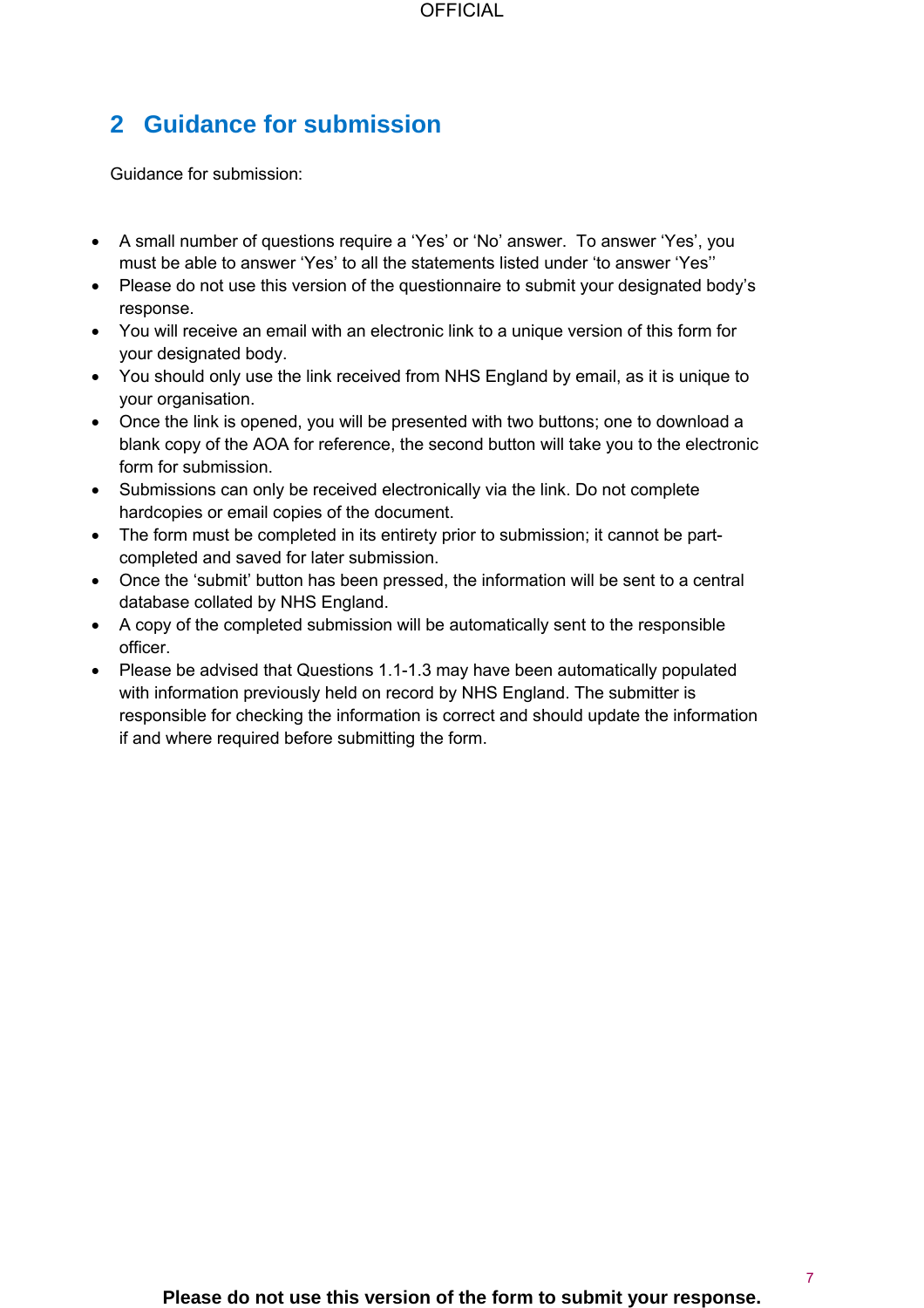# **3 Section 1 – The Designated Body and the Responsible Officer**

| <b>Section 1</b> |                                                                                                                         | The Designated Body and the Responsible Officer                          |  |  |  |
|------------------|-------------------------------------------------------------------------------------------------------------------------|--------------------------------------------------------------------------|--|--|--|
| 1.1              | Name of designated body: The Royal Wolverhampton NHS Trust                                                              |                                                                          |  |  |  |
|                  | Head Office or Registered Office Address if applicable line 1 New Cross Hospital                                        |                                                                          |  |  |  |
|                  | Address line 2                                                                                                          |                                                                          |  |  |  |
|                  | Address line 3                                                                                                          |                                                                          |  |  |  |
|                  | Address line 4                                                                                                          |                                                                          |  |  |  |
|                  | City Wolverhampton                                                                                                      |                                                                          |  |  |  |
|                  | County                                                                                                                  | Postcode WV10 0QP                                                        |  |  |  |
|                  | Responsible officer:<br>Title *****                                                                                     |                                                                          |  |  |  |
|                  | GMC registered first name *****<br>GMC reference number *****<br>Email*****                                             | GMC registered last name *****<br>Phone *****                            |  |  |  |
|                  | <b>Medical Director:</b><br>*****<br>Title<br>*****<br>GMC registered first name<br>GMC reference number *****<br>Email | No Medical Director<br>$****$<br>GMC registered last name<br>Phone ***** |  |  |  |
|                  | <b>Clinical Appraisal Lead:</b><br>Title *****                                                                          | No Clinical Appraisal Lead                                               |  |  |  |
|                  | GMC registered first name *****<br>GMC reference number *****<br>Email *****                                            | GMC registered last name *****<br>Phone *****                            |  |  |  |
|                  | Chief executive (or equivalent):<br>Title *****                                                                         |                                                                          |  |  |  |
|                  | First name *****<br>GMC reference number (if applicable)<br>Email                                                       | Last name *****<br>Phone *****                                           |  |  |  |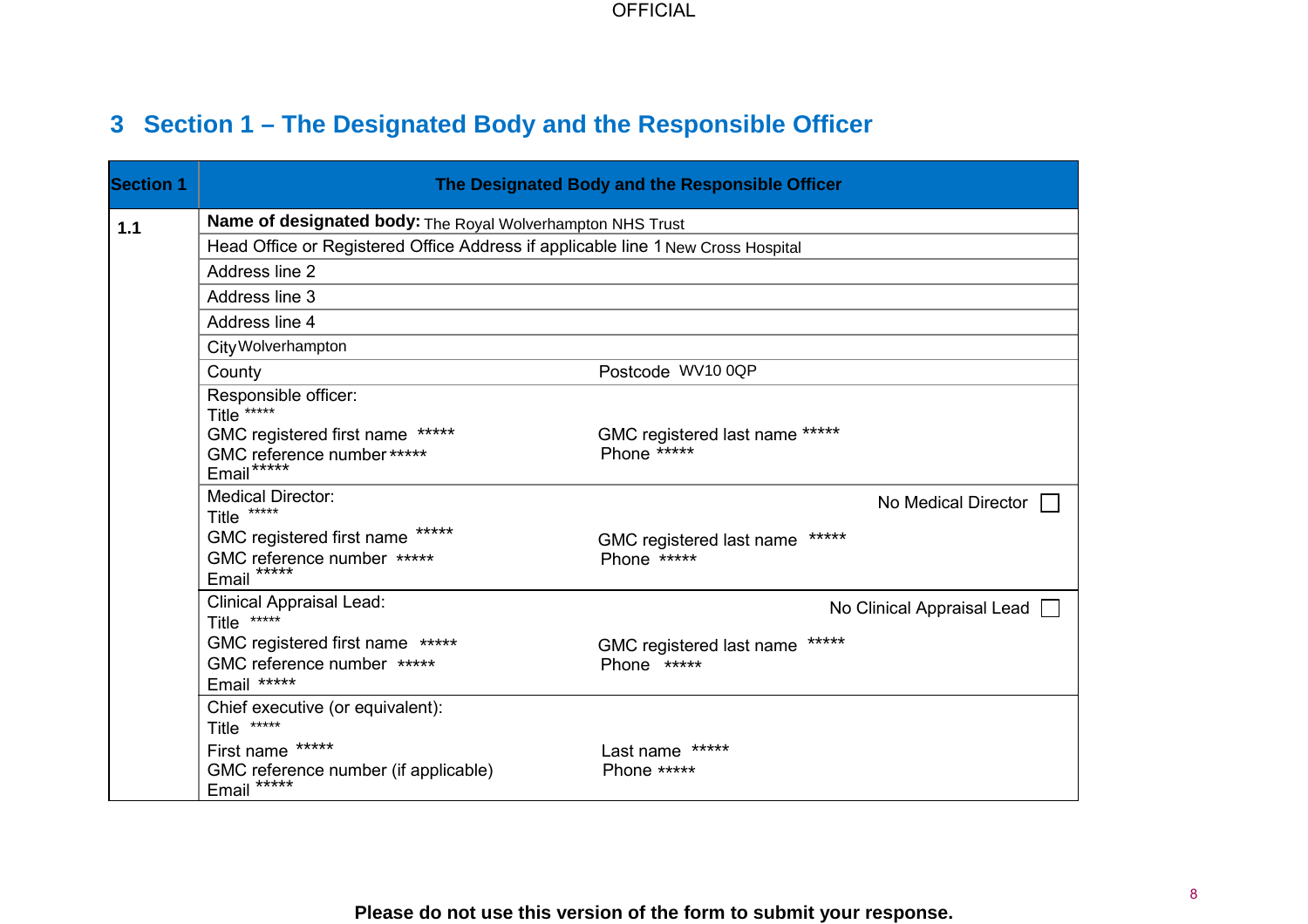| 1.2 | Type/sector of                                                                                                                |                       | Acute hospital/secondary care foundation trust                             |                         |
|-----|-------------------------------------------------------------------------------------------------------------------------------|-----------------------|----------------------------------------------------------------------------|-------------------------|
|     | designated                                                                                                                    |                       | Acute hospital/secondary care non-foundation trust                         | $\overline{\mathbf{v}}$ |
|     | body:                                                                                                                         |                       | Mental health foundation trust                                             |                         |
|     | (tick one)                                                                                                                    | <b>NHS</b>            | Mental health non-foundation trust                                         |                         |
|     |                                                                                                                               |                       | Other NHS foundation trust (care trust, ambulance trust, etc)              |                         |
|     |                                                                                                                               |                       | Other NHS non-foundation trust (care trust, ambulance trust, etc)          |                         |
|     | Special health authorities - NHS Litigation Authority, now NHS<br>Resolution, NHS Improvement, NHS Blood and Transplant, etc) |                       |                                                                            |                         |
|     |                                                                                                                               |                       | NHS England (Local office)                                                 |                         |
|     |                                                                                                                               | <b>NHS England</b>    | NHS England (regional office)                                              |                         |
|     |                                                                                                                               |                       | NHS England (national office)                                              |                         |
|     |                                                                                                                               |                       | Independent healthcare provider                                            |                         |
|     |                                                                                                                               |                       | Locum agency                                                               |                         |
|     |                                                                                                                               |                       | Faculty/professional body (FPH, FOM, FPM, IDF, etc)                        |                         |
|     |                                                                                                                               | Independent / non-NHS | Academic or research organisation                                          |                         |
|     |                                                                                                                               | sector<br>(tick one)  | Government department, non-departmental public body or<br>executive agency |                         |
|     |                                                                                                                               |                       | <b>Armed Forces</b>                                                        |                         |
|     |                                                                                                                               |                       | Hospice                                                                    |                         |
|     |                                                                                                                               |                       | Charity/voluntary sector organisation                                      |                         |
|     |                                                                                                                               |                       | Other non-NHS (please enter type)                                          |                         |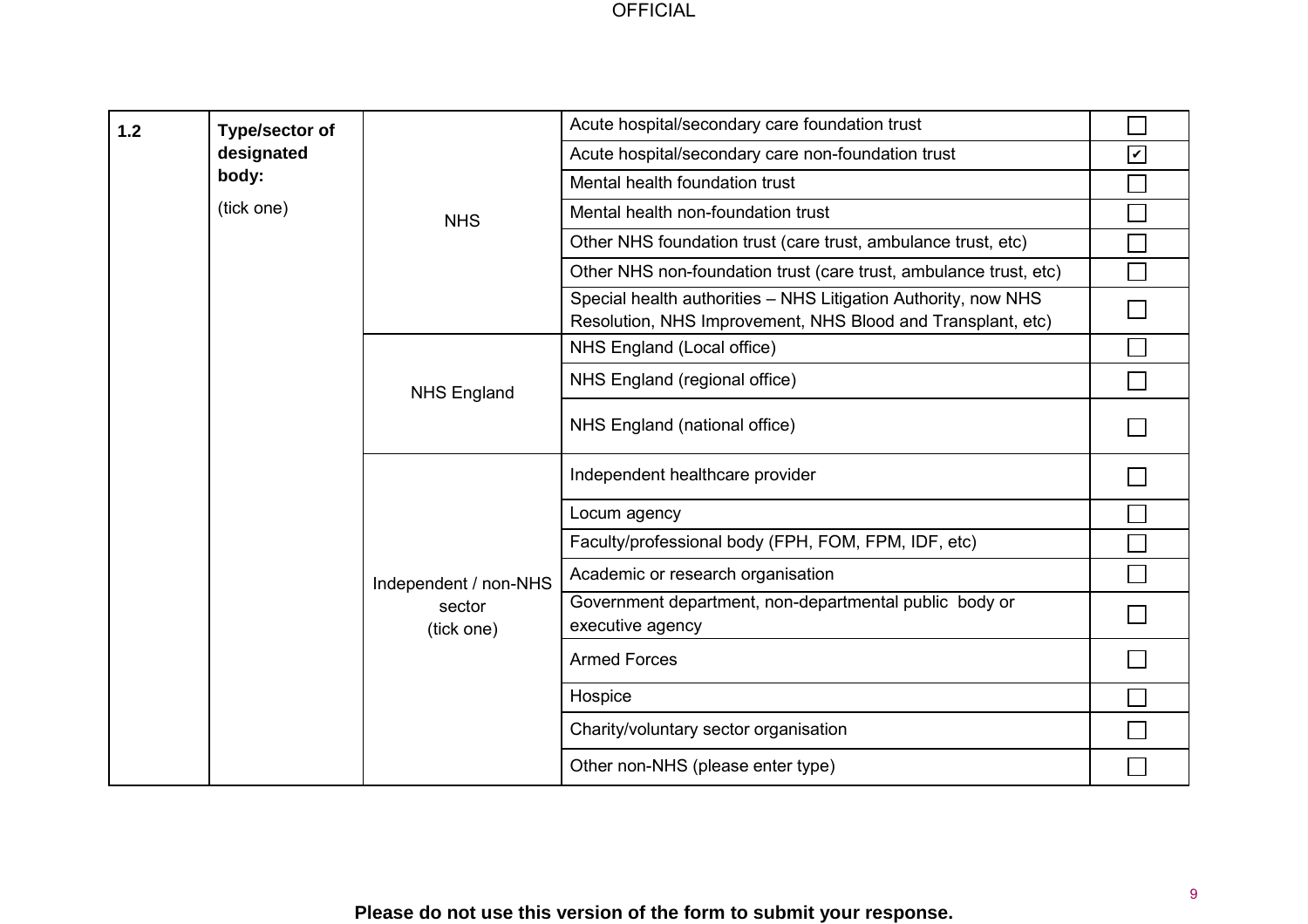| $1.3$ | The responsible officer's higher level                                 | <b>NHS England North</b>                                                                                                                                                                                                                                                                                                                                                                                  |                              |
|-------|------------------------------------------------------------------------|-----------------------------------------------------------------------------------------------------------------------------------------------------------------------------------------------------------------------------------------------------------------------------------------------------------------------------------------------------------------------------------------------------------|------------------------------|
|       | responsible officer is based at:<br>[tick one]                         | NHS England Midlands and East                                                                                                                                                                                                                                                                                                                                                                             | $\boxed{\checkmark}$         |
|       |                                                                        | <b>NHS England London</b>                                                                                                                                                                                                                                                                                                                                                                                 |                              |
|       |                                                                        | NHS England South East                                                                                                                                                                                                                                                                                                                                                                                    |                              |
|       |                                                                        | <b>NHS England South West</b>                                                                                                                                                                                                                                                                                                                                                                             |                              |
|       |                                                                        | NHS England (National)                                                                                                                                                                                                                                                                                                                                                                                    |                              |
|       |                                                                        | Department of Health                                                                                                                                                                                                                                                                                                                                                                                      |                              |
|       |                                                                        | Faculty of Medical Leadership and Management - for NHS England<br>(national office) only                                                                                                                                                                                                                                                                                                                  |                              |
|       |                                                                        | Other (Is a suitable person)                                                                                                                                                                                                                                                                                                                                                                              |                              |
| 1.4   | To answer 'Yes':<br>$\bullet$<br>responsible officer.<br>organisation. | A responsible officer has been nominated/appointed in compliance with the regulations.<br>The responsible officer has been a medical practitioner fully registered under the Medical Act 1983<br>throughout the previous five years and continues to be fully registered whilst undertaking the role of<br>The responsible officer has been formally nominated/appointed by the board or executive of the | $\nabla$ Yes<br>No<br>$\Box$ |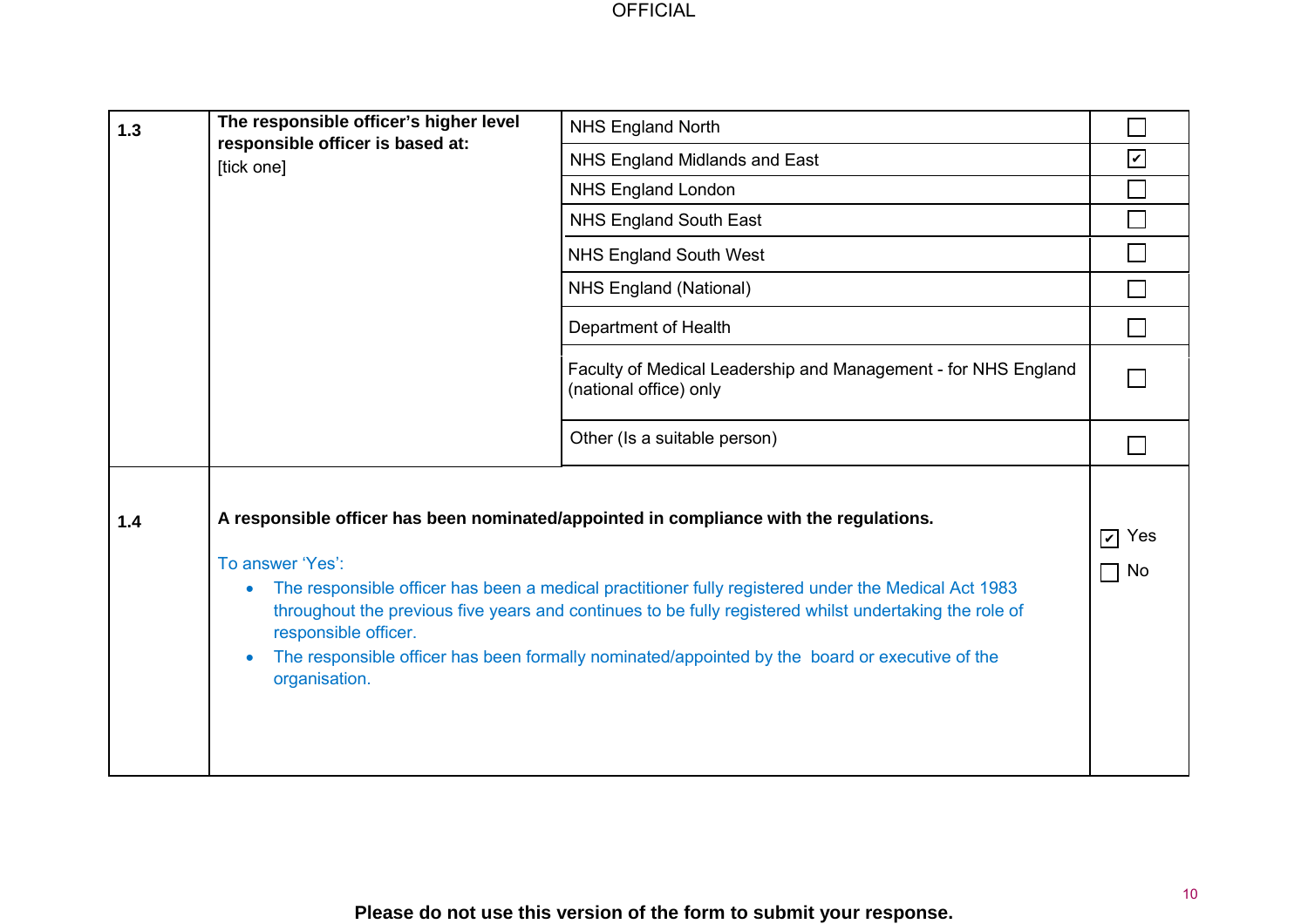#### **4 Section 2 – Appraisal**

| <b>Section 2</b> |                                                                           | <b>Appraisal</b>                                                                                                                                                                                                                                                                                                                                                                                                                               |                                        |                                     |                                           |                                                                                       |                                                                                                   |       |
|------------------|---------------------------------------------------------------------------|------------------------------------------------------------------------------------------------------------------------------------------------------------------------------------------------------------------------------------------------------------------------------------------------------------------------------------------------------------------------------------------------------------------------------------------------|----------------------------------------|-------------------------------------|-------------------------------------------|---------------------------------------------------------------------------------------|---------------------------------------------------------------------------------------------------|-------|
| 2.1              |                                                                           | IMPORTANT: Only doctors with whom the designated body                                                                                                                                                                                                                                                                                                                                                                                          |                                        | 1                                   | 1a                                        | $\mathbf{2}$                                                                          | 3                                                                                                 |       |
|                  |                                                                           | has a prescribed connection at 31 March 2019 should be<br>included. Where the answer is 'nil' please enter '0'.                                                                                                                                                                                                                                                                                                                                |                                        |                                     |                                           |                                                                                       |                                                                                                   |       |
|                  |                                                                           | See guidance notes on pages 12-14 for assistance completing this table                                                                                                                                                                                                                                                                                                                                                                         | Connections<br>Number of<br>Prescribed | Appraisal<br>Completed<br>$\ominus$ | (Optional)<br>Completed<br>Appraisal (1a) | missed appraisal<br><b>Approved</b><br>incomplete o<br>$\mathfrak{D}$<br>$\mathbf{Q}$ | missed appraisal<br>incomplete<br>Unapproved<br>$\widehat{\boldsymbol{\omega}}$<br>$\overline{Q}$ | Total |
| 2.1.1            |                                                                           | <b>Consultants (permanent employed consultant medical staff including honorary</b><br>contract holders, NHS, hospices, and government /other public body staff. Academics<br>with honorary clinical contracts will usually have their responsible officer in the NHS<br>trust where they perform their clinical work).                                                                                                                         | 360                                    | 358                                 | 270                                       | $\overline{c}$                                                                        | 0                                                                                                 | 360   |
| 2.1.2            |                                                                           | Staff grade, associate specialist, specialty doctor (permanent employed staff<br>including hospital practitioners, clinical assistants who do not have a prescribed<br>connection elsewhere, NHS, hospices, and government/other public body staff).                                                                                                                                                                                           | 56                                     | 56                                  | $\Omega$                                  | 0                                                                                     | 0                                                                                                 | 56    |
| 2.1.3            |                                                                           | <b>Doctors on Performers Lists (for NHS England and the Armed Forces only; doctors</b><br>on a medical or ophthalmic performers list. This includes all general practitioners<br>(GPs) including principals, salaried and locum GPs).                                                                                                                                                                                                          | $\Omega$                               | $\mathbf 0$                         | $\mathbf 0$                               | 0                                                                                     | 0                                                                                                 | 0     |
| 2.1.4            |                                                                           | Doctors with practising privileges (this is usually for independent healthcare<br>providers, however practising privileges may also rarely be awarded by NHS<br>organisations. All doctors with practising privileges who have a prescribed connection<br>should be included in this section, irrespective of their grade).                                                                                                                    |                                        | 0                                   | 0                                         | $\Omega$                                                                              | ۱O                                                                                                | 0     |
| 2.1.5            | contracts, etc).                                                          | Temporary or short-term contract holders (temporary employed staff including<br>locums who are directly employed, trust doctors, locums for service, clinical research<br>fellows, trainees not on national training schemes, doctors with fixed-term employment                                                                                                                                                                               | 202                                    | 198                                 | 0                                         | 3                                                                                     | 1                                                                                                 | 202   |
| 2.1.6            | categories, etc).                                                         | Other doctors with a prescribed connection to this designated body (depending<br>on the type of designated body, this category may include responsible officers, locum<br>doctors, and members of the faculties/professional bodies. It may also include some<br>non-clinical management/leadership roles, research, civil service, doctors in wholly<br>independent practice, other employed or contracted doctors not falling into the above | 0                                      | 0                                   | $\mathbf 0$                               | 0                                                                                     | 0                                                                                                 | 0     |
| 2.1.7            |                                                                           | <b>TOTAL</b> (this cell will sum automatically $2.1.1 - 2.1.6$ ).                                                                                                                                                                                                                                                                                                                                                                              | 618                                    | 612                                 | 270                                       | 5                                                                                     |                                                                                                   | 618   |
|                  | 11<br>Please do not use this version of the form to submit your response. |                                                                                                                                                                                                                                                                                                                                                                                                                                                |                                        |                                     |                                           |                                                                                       |                                                                                                   |       |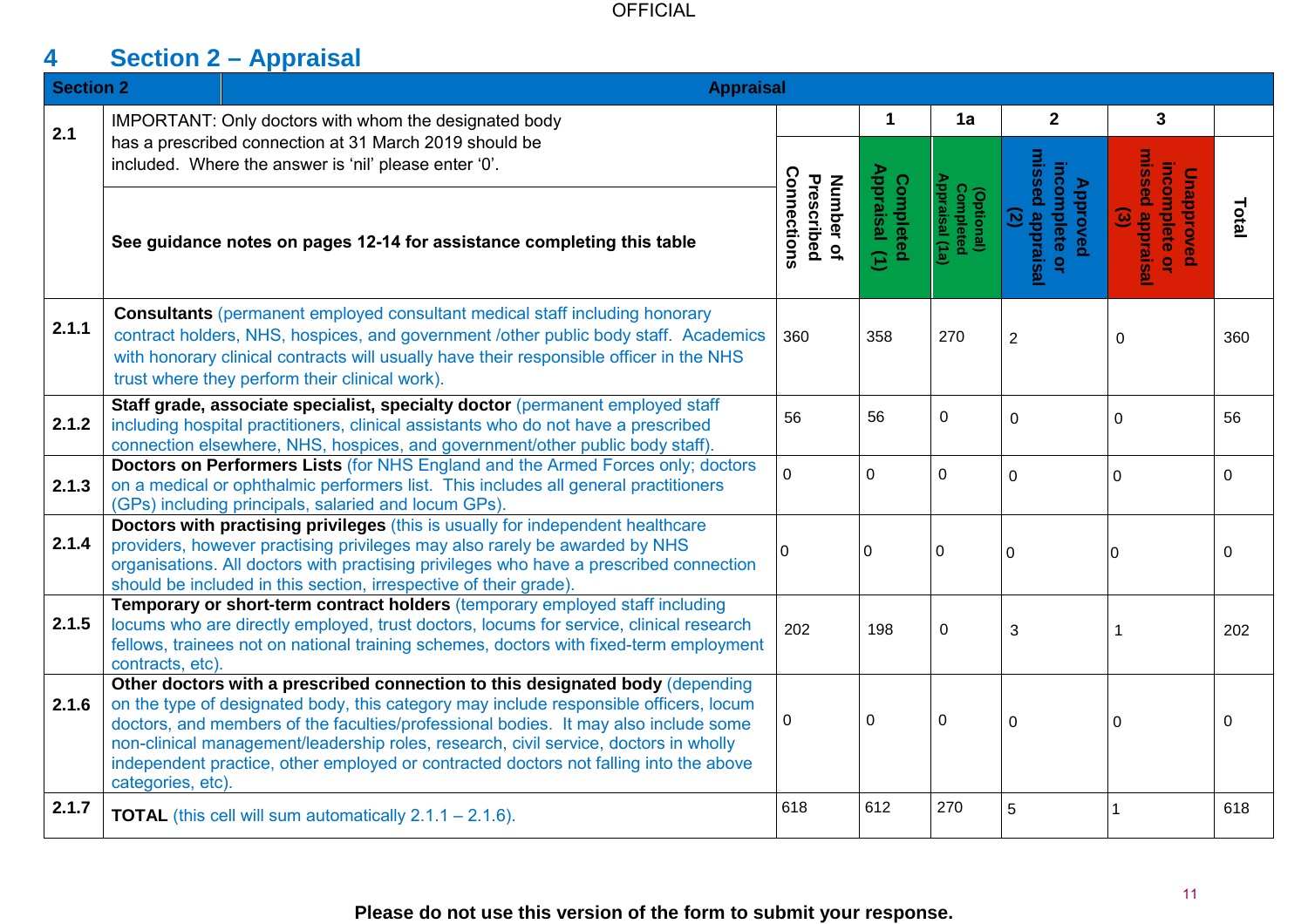|               | Number of doctors with whom the designated body has a prescribed connection as at 31 March 2019                                                                                                                         |
|---------------|-------------------------------------------------------------------------------------------------------------------------------------------------------------------------------------------------------------------------|
|               | The responsible officer should keep an accurate record of all doctors with whom the designated body has a prescribed                                                                                                    |
|               | connection and must be satisfied that the doctors have correctly identified their prescribed connection. Detailed                                                                                                       |
|               | advice on prescribed connections is contained in the responsible officer regulations and guidance and further advice                                                                                                    |
|               | can be obtained from the GMC and the higher level responsible officer. The categories of doctor relate to current roles                                                                                                 |
|               | and job titles rather than qualifications or previous roles. The number of individual doctors in each category should be                                                                                                |
|               | entered in this column. Where a doctor has more than one role in the same designated body a decision should be                                                                                                          |
|               | made about which category they belong to, based on the amount of work they do in each role. Each doctor should be                                                                                                       |
|               | included in only one category. For a doctor who has recently completed training, if they have attained CCT, then they                                                                                                   |
|               | should be counted as a prescribed connection. If CCT has not yet been awarded, they should be counted as a                                                                                                              |
|               | prescribed connection within the LETB AOA return.                                                                                                                                                                       |
|               |                                                                                                                                                                                                                         |
|               | Column - Measure 1 Completed medical appraisal:<br>A completed annual medical appraisal is one where either:                                                                                                            |
|               | a) All of the following three standards are met:                                                                                                                                                                        |
|               | the appraisal meeting has taken place in the three months preceding the agreed appraisal due date*,                                                                                                                     |
| ii.           | the outputs of appraisal have been agreed and signed-off by the appraiser and the doctor within 28                                                                                                                      |
|               | days of the appraisal meeting,                                                                                                                                                                                          |
| iii.          | the entire process occurred between 1 April and 31 March.                                                                                                                                                               |
| Or            |                                                                                                                                                                                                                         |
|               | b) the appraisal meeting took place in the appraisal year between 1 April and 31 March, and the outputs of                                                                                                              |
|               | appraisal have been agreed and signed-off by the appraiser and the doctor, but one or more of the three<br>standards in a) has been missed. However, the judgement of the responsible officer is that the appraisal has |
|               | been satisfactorily completed to the standard required to support an effective revalidation recommendation.                                                                                                             |
|               |                                                                                                                                                                                                                         |
|               | For doctors who have recently completed training, it should be noted that their final ACRP equates to an appraisal in                                                                                                   |
| this context. |                                                                                                                                                                                                                         |
|               |                                                                                                                                                                                                                         |
|               | Column - Measure 1a (Optional) Completed medical appraisal:                                                                                                                                                             |
|               | For designated bodies who wish to and can report this figure, this is the number of completed medical appraisals that                                                                                                   |
|               | meet all three standards defined in Measure 1 a) above. This figure is not reported nationally and is intended to inform                                                                                                |
|               | the internal quality processes of the designated body.                                                                                                                                                                  |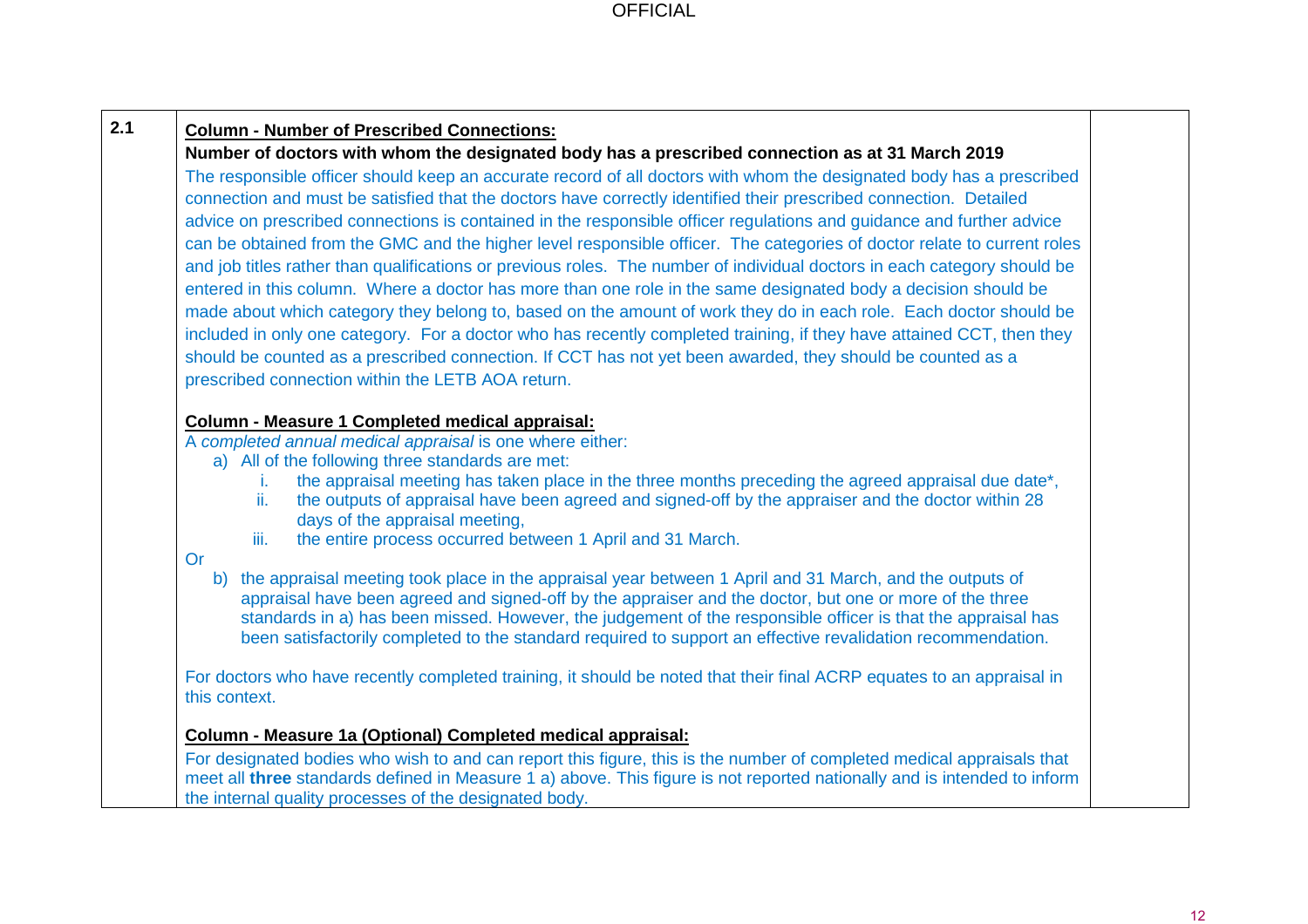### **Column - Measure 2: Approved incomplete or missed appraisal:**

An a*pproved incomplete or missed annual medical appraisal* is one where the appraisal has not been completed according to the parameters of a *Category 1 completed annual medical appraisal*, but the responsible officer has given approval to the postponement or cancellation of the appraisal. The designated body must be able to produce documentation in support of the decision to approve the postponement or cancellation of the appraisal for it to be counted as an *Approved incomplete or missed annual medical appraisal*.

### **Column - Measure 3: Unapproved incomplete or missed appraisal:**

An *Unapproved incomplete or missed annual medical appraisal* is one where the appraisal has not been completed according to the parameters of a *Category 1 completed annual medical appraisal*, and the responsible officer has not given approval to the postponement or cancellation of the appraisal.

Where the organisational information systems of the designated body do not retain documentation in support of a decision to approve the postponement or cancellation of an appraisal, the appraisal should be counted as an *Unapproved incomplete or missed annual medical appraisal*.

### **Column Total:**

Total of columns 1+2+3. The total should be equal to that in the first column (Number of Prescribed Connections), the number of doctors with a prescribed connection to the designated body at 31 March 2019.

### \* Appraisal due date:

A doctor should have a set date by which their appraisal should normally take place every year (the 'appraisal due date'). The appraisal due date should remain the same each year unless changed by agreement with the doctor's responsible officer. Where a doctor does not have a clearly established appraisal due date, the next appraisal should take place by the last day of the twelfth month after the preceding appraisal. This should then by default become their appraisal due date from that point on. For a designated body which uses an 'appraisal month' for appraisal scheduling, a doctor's appraisal due date is the last day of their appraisal month.

For more detail on setting a doctor's appraisal due date see the [Medical Appraisal Logistics Handbook:](https://www.england.nhs.uk/revalidation/wp-content/uploads/sites/10/2015/11/med-apprs-logstc-hndbk.pdf) (NHS England 2015).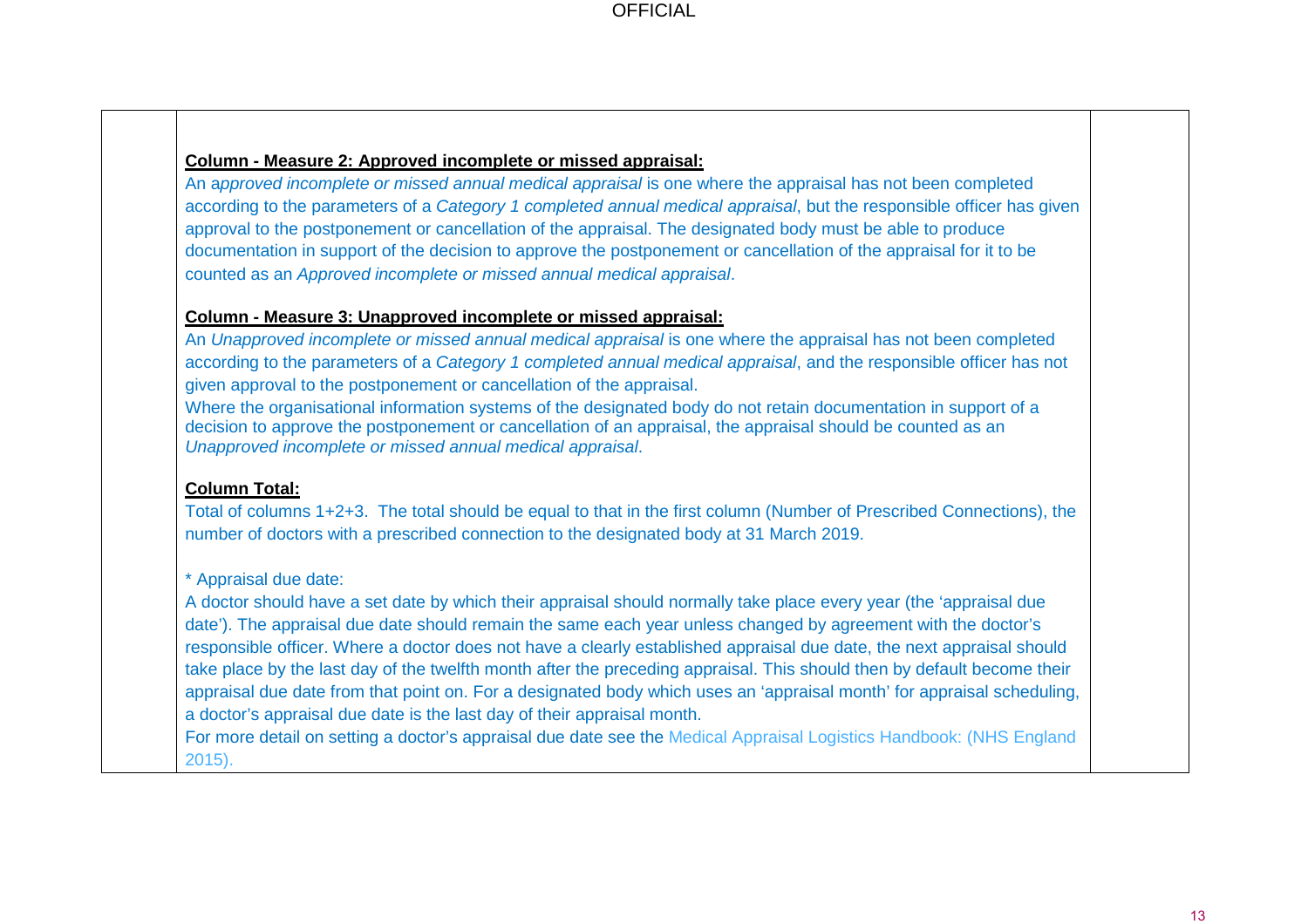| $\Box$ No<br>If all appraisals are in Categories 1, please answer N/A.<br>$\Box$ N/A<br>To answer Yes:<br>The responsible officer ensures accurate records are kept of all relevant actions and decisions relating to the<br>responsible officer role.<br>The designated body's annual report contains an audit of all missed or incomplete appraisals (approved and                                                                                                                                                                                                                                                                                                                                                                                                                                                                                                                                                                                                                                                                                                                                                                                                                                                                                                             |  |
|----------------------------------------------------------------------------------------------------------------------------------------------------------------------------------------------------------------------------------------------------------------------------------------------------------------------------------------------------------------------------------------------------------------------------------------------------------------------------------------------------------------------------------------------------------------------------------------------------------------------------------------------------------------------------------------------------------------------------------------------------------------------------------------------------------------------------------------------------------------------------------------------------------------------------------------------------------------------------------------------------------------------------------------------------------------------------------------------------------------------------------------------------------------------------------------------------------------------------------------------------------------------------------|--|
|                                                                                                                                                                                                                                                                                                                                                                                                                                                                                                                                                                                                                                                                                                                                                                                                                                                                                                                                                                                                                                                                                                                                                                                                                                                                                  |  |
|                                                                                                                                                                                                                                                                                                                                                                                                                                                                                                                                                                                                                                                                                                                                                                                                                                                                                                                                                                                                                                                                                                                                                                                                                                                                                  |  |
|                                                                                                                                                                                                                                                                                                                                                                                                                                                                                                                                                                                                                                                                                                                                                                                                                                                                                                                                                                                                                                                                                                                                                                                                                                                                                  |  |
| unapproved) for the appraisal year 2018/19 including the explanations and agreed postponements.<br>Recommendations and improvements from the audit are enacted.                                                                                                                                                                                                                                                                                                                                                                                                                                                                                                                                                                                                                                                                                                                                                                                                                                                                                                                                                                                                                                                                                                                  |  |
| <b>Additional guidance:</b>                                                                                                                                                                                                                                                                                                                                                                                                                                                                                                                                                                                                                                                                                                                                                                                                                                                                                                                                                                                                                                                                                                                                                                                                                                                      |  |
| A missed or incomplete appraisal, whether approved or unapproved, is an important occurrence which could indicate a<br>problem with the designated body's appraisal system or non-engagement with appraisal by an individual doctor which<br>will need to be followed up.                                                                                                                                                                                                                                                                                                                                                                                                                                                                                                                                                                                                                                                                                                                                                                                                                                                                                                                                                                                                        |  |
| Measure 2: Approved incomplete or missed appraisal:<br>An approved incomplete or missed annual medical appraisal is one where the appraisal has not been completed<br>according to the parameters of a Category 1 completed annual medical appraisal, but the responsible officer has given<br>approval to the postponement or cancellation of the appraisal. The designated body must be able to produce<br>documentation in support of the decision to approve the postponement or cancellation of the appraisal for it to be<br>counted as an Approved incomplete or missed annual medical appraisal.<br>Measure 3: Unapproved incomplete or missed appraisal:<br>An Unapproved incomplete or missed annual medical appraisal is one where the appraisal has not been completed<br>according to the parameters of a Category 1 completed annual medical appraisal, and the responsible<br>officer has not given approval to the postponement or cancellation of the appraisal.<br>Where the organisational information systems of the designated body do not retain documentation in support of a<br>decision to approve the postponement or cancellation of an appraisal, the appraisal should be counted as an<br>Unapproved incomplete or missed annual medical appraisal. |  |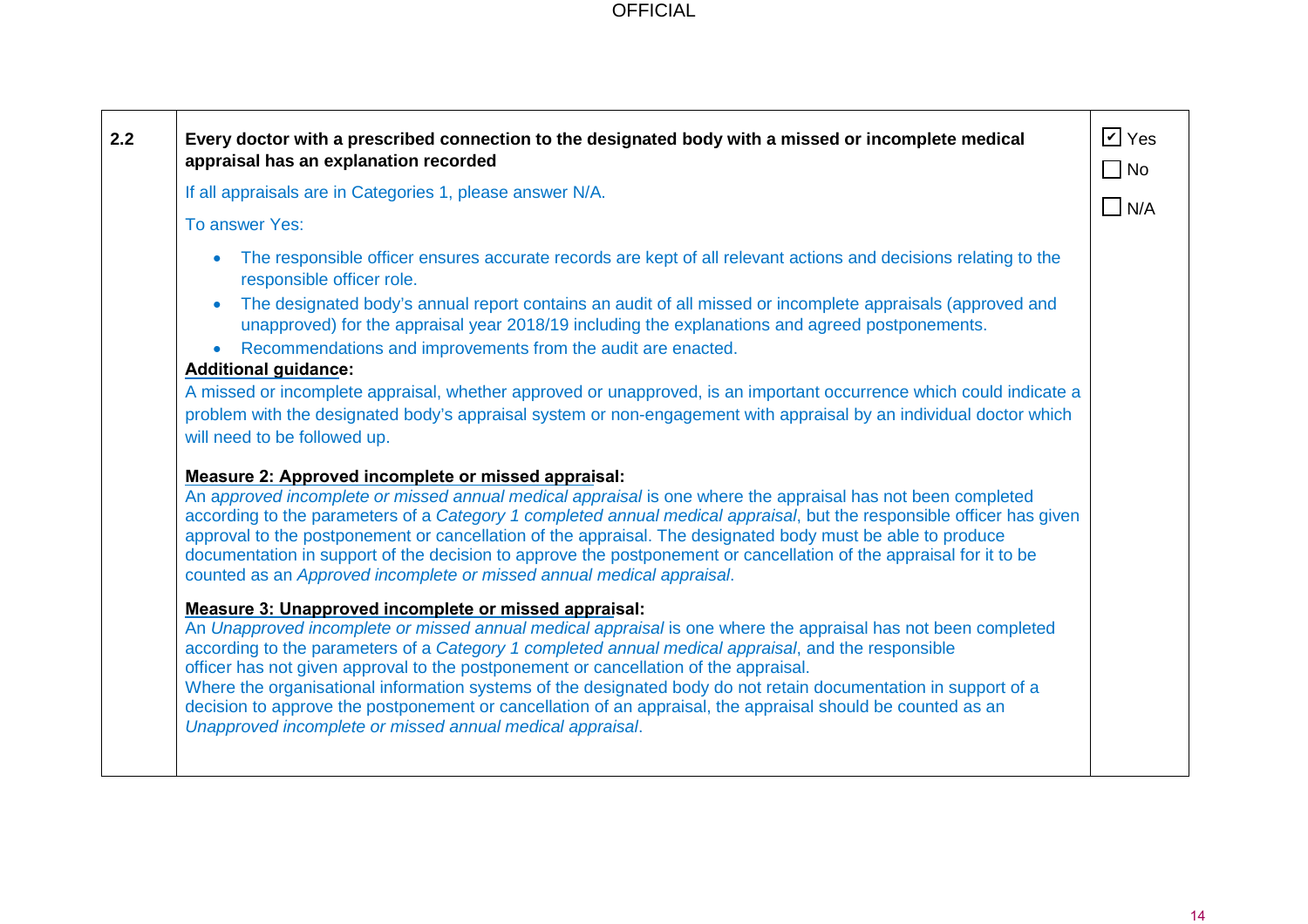## **5 Section 3 – Annual Board Report and Statement of Compliance**

 $\mathcal{L}(\mathcal{L}^{\mathcal{L}})$  and  $\mathcal{L}^{\mathcal{L}}$  are the set of the set of  $\mathcal{L}^{\mathcal{L}}$ 

| <b>Section 3</b> |                                                                                                                              |  |
|------------------|------------------------------------------------------------------------------------------------------------------------------|--|
| 3.               | The last Annual Board Report was signed off on: 30/07/2018<br>The last Statement of Compliance was signed off on: 30/07/2018 |  |

the control of the control of the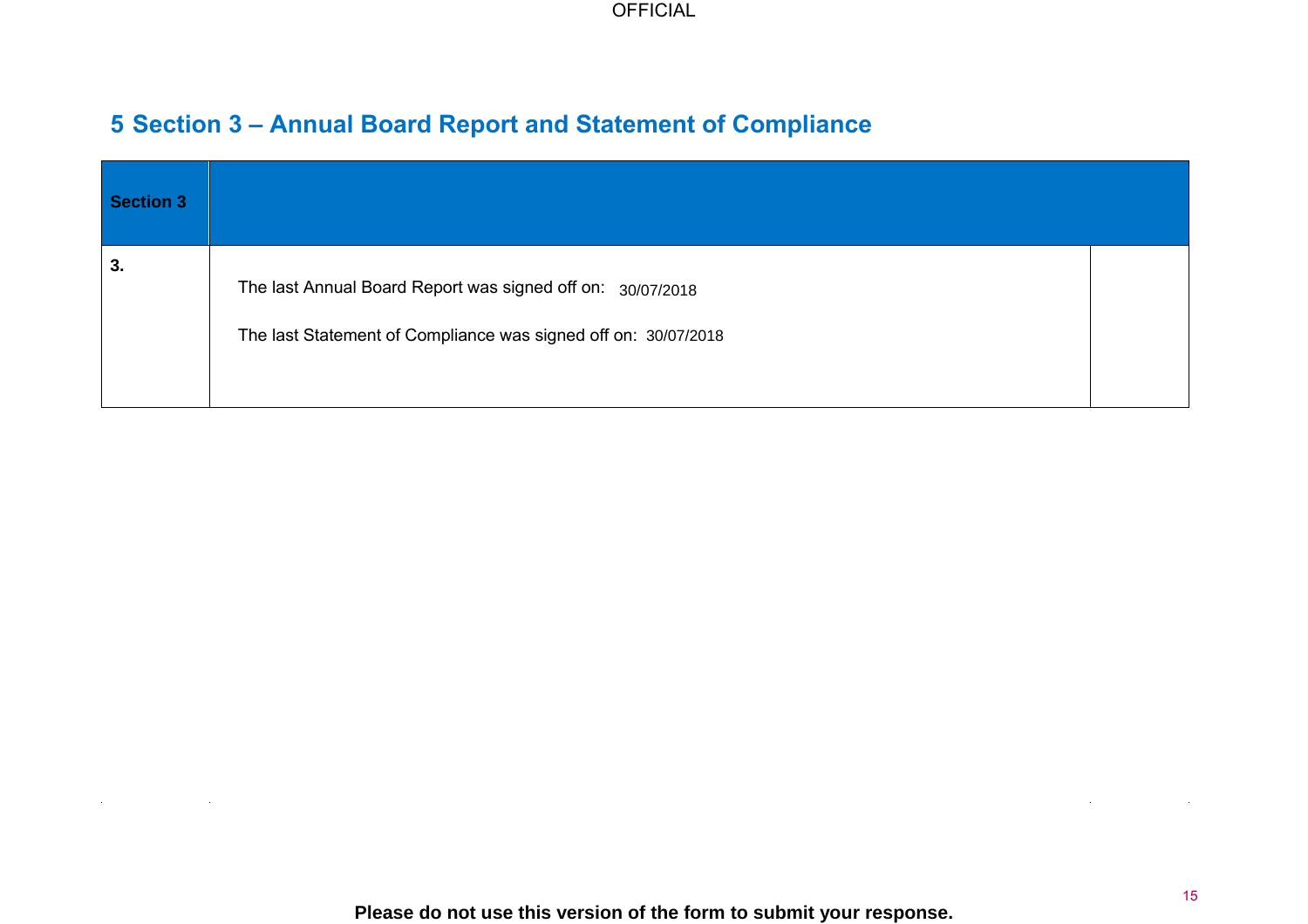## **6 Section 4 – Comments**

| Section 4               | <b>Comments</b>                                                            |  |
|-------------------------|----------------------------------------------------------------------------|--|
| $\overline{\mathbf{4}}$ | all unnaproved/missed appraisals, have either now been completed or booked |  |
|                         |                                                                            |  |
|                         |                                                                            |  |
|                         |                                                                            |  |
|                         |                                                                            |  |
|                         |                                                                            |  |
|                         |                                                                            |  |
|                         |                                                                            |  |
|                         |                                                                            |  |
|                         |                                                                            |  |
|                         |                                                                            |  |
|                         |                                                                            |  |